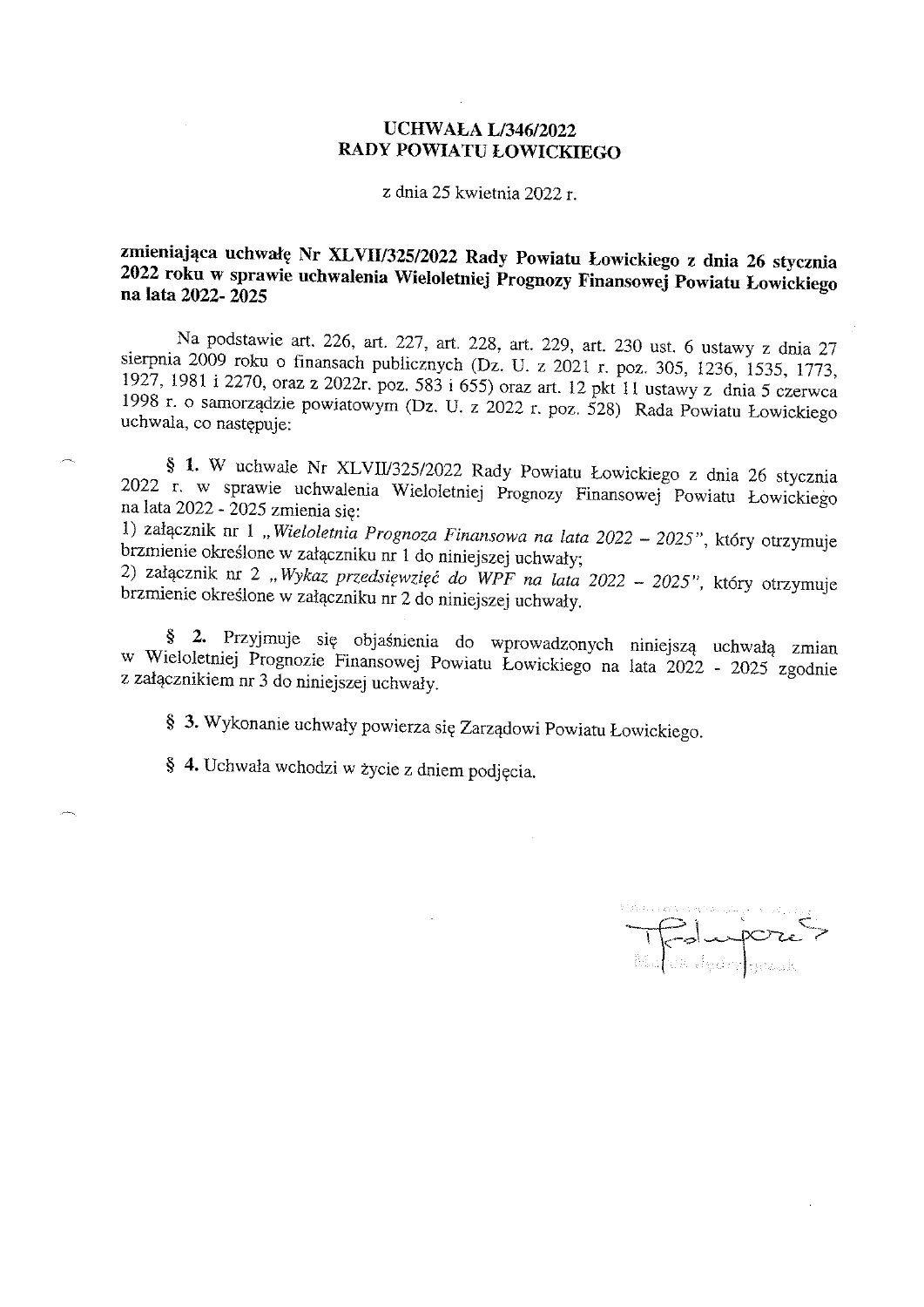załącznik Nr 1<br>do Uchwały Nr L/346/2022<br>Rady Powiatu Łowioklego z chia 25 kwietnia 2022 r.

### nr wersji: 0

# Wieloletnia Prognoza Finansowa na lata 2022 - 2025

|          | i 3 kv.<br>Plan |
|----------|-----------------|
| $\vdots$ |                 |
|          | Wykonanie       |

| ight             |                                                                                                                                                                                                                           | Wykonanie               |                           | Plan 3 kw.                | Wykonanie      |                |                       |               |               |
|------------------|---------------------------------------------------------------------------------------------------------------------------------------------------------------------------------------------------------------------------|-------------------------|---------------------------|---------------------------|----------------|----------------|-----------------------|---------------|---------------|
|                  | Wyszczególnienie                                                                                                                                                                                                          | 2019                    | 2020                      | 202                       | 282            | 2022           | 2023                  | 2024          | 2025          |
| 긦                | Dochody ogółem                                                                                                                                                                                                            | 95 569 039,24           | 100 827 272,83            | 105 469 580,96            | 110 093 722,27 | 98 861 455,75  | 97 281 400,76         | 95 819 020,85 | 93560520,85   |
|                  |                                                                                                                                                                                                                           | 84 913 971,53           | 93 002 532.39             | 91732905.07               | 96840616.69    | 90 365 128.59  | 92 881 400,76         | 93 010 520.85 | 93 560 520,85 |
| $\Xi$<br>₿       | dochody z tysnu udziału we wpływach z podatku dochodowego od osób fizycznych<br>Dochody bieżące. z tego:                                                                                                                  | 18 044 728.00           | 17624810.00               | 18 381 341.00             | 19896560.00    | 17 102 922.00  | 19 488 346.72         | 19677497.12   | 20 227 497,12 |
| Ê                | dochody z tytułu udziała we wpływach z podatku dochodowcąc od osób prawnych                                                                                                                                               | 400 088,78              | 421 661.13                | 450 000,00                | 600 624,66     | 544 905.00     | 600 000,00            | 600 000,00    | 600 000,00    |
| $\overline{11}$  | z subwencji ogólnej                                                                                                                                                                                                       | 40 618 631.00           | 45919367.00               | 46 513 861.00             | 49 459 125.00  | 46176467.00    | 47 047 960,65         | 46 847 960.65 | 46 847 960,65 |
| 1.4              | z tytułu dotacji i środków przeznaczenych na cele bieżące                                                                                                                                                                 | 17 371 550,59           | 19807212,60               | 17 639 360.60             | 17536981.11    | 16239803.33    | 16278 136,80          | 16275816,49   | 16275816,49   |
| $\frac{15}{2}$   | pozostałe dochody bieżące. w tyn:                                                                                                                                                                                         | 8478973.16              | 9 229 481,66              | 8748342.47                | 9347325.92     | 10301031,26    | 9466956,59            | 9 609 246.59  | 9609246.59    |
| 1.1.5.1          | z podatku od nieruchomości                                                                                                                                                                                                | 0.00                    | 0.00                      |                           | 0.00           | $\frac{8}{2}$  | 8co                   | 0.00          | 0,00          |
| $\tilde{C}$      | Dochody majątkowe. w tym:                                                                                                                                                                                                 | 10 655 067,71           | 282474044                 | 13736 675,89              | 13 253 105,58  | 8 496 327,16   | 4400 000.00           | 2 808 500,00  | 0.00          |
| $\overline{121}$ | ze sprzedaży majątku                                                                                                                                                                                                      | 57356,91                | 2507.00                   | 500 000,00                | 460 000.00     | 700 000,00     | 400 000,00            | 8.00          | 0.00          |
| 122              | z tytołu dotacji oraz środków przeznaczonych na inwestycje                                                                                                                                                                | 10597710,80             | 7822 233.44               | 13 236 675.89             | 12 793 105.58  | 7796327,16     | 4 000 000,00          | 2808500.00    | 0.00          |
|                  | Wydatki ogółem                                                                                                                                                                                                            | 99 548 684,99           | 99 891 239,51             | 117 977 051,69            | 104 451 047,23 | 119 252 435,81 | 93 083 127,64         | 91 470 747,09 | 88 759 247,29 |
| $\overline{1}$   | Wydarki bieżące, w tym:                                                                                                                                                                                                   | 80 720 388.33           | 88 362 911,90             | 93 454 435,56             | 93 216 283,34  | 92831796.30    | 85 083 127.64         | 85319957,09   | 86 216 957,29 |
| $\frac{1}{2}$    | na wynagrodzenia i słładki od nich naliczane                                                                                                                                                                              | 50 454 426.91           | 57 158 251.02             | 59 199 133,50             | 60 902 776.31  | 60 069 698,79  | 61768575.20           | 63 621 632,46 | 63 621 632.46 |
| 212              | z tytułu poręczeń i gwaraneji. w tym:                                                                                                                                                                                     | $\frac{3}{2}$           | ຣີ                        | 8,00                      | 0.00           | 0.00           | 0.03                  | 0.00          | 0.00          |
| 2, 1.2.1         | gwarancje i poręczenia podlegające wyłączeniu z limitu splaty zobowiązań, o którym mowa w art. 243 ustawy                                                                                                                 | 0.00                    | 0.00                      | 0.00                      | 600            | 0.00           | 0.00                  | $\frac{8}{2}$ | 0.00          |
| 2.1.3            | wydatki na obsługę długu, w tym:                                                                                                                                                                                          | 485.06<br>$\frac{1}{4}$ | 295716,05                 | 180 000,00                | 195 043,23     | 450 000.00     | 000.00<br>50          | 350 000.00    | 300 000,00    |
| 2.1.3.1          | terminie nie dłuższym niż 90 dni po zakończeniu programu. projektu lub zadania i otrzymaniu refundacji z tych<br>odserki i dyskonto podlegające wyłączeniu z limitu spłaty zobowiązań, o którym mowa w art. 243 ustawy, w | 0.00                    | 0.00                      | 8                         | 0.00           | 0.00           | 0.00                  | O.CO          | 0.00          |
| 2.1.3.2          | odsetki i dyskonto podlegające wyłączeniu z limitu spłaty zobowiązań, o którym mowa w art. 243 ustawy, z<br>środków (bez odsetek i dyskonta od zobowiązań na wkład krajowy)                                               | 8                       | $0.00$                    | 0.00                      | 0.00           | 0.00           | 0.00                  | 0.00          | 0.00          |
| 2.1.3.3          | pozostałe odsetki i dyskonto podlegające wyłączeniu z limitu spłaty zobowiązań. o którym mowa w art. 243<br>tytułu zobowiązań zaciągniętych na wkład krajowy                                                              | 0.00                    | 0.00                      | 8,00                      | 0.00           | 8.00           | 0.00                  | 0,00          | 0.00          |
|                  | ustawy                                                                                                                                                                                                                    |                         | 11 528 327.61             | 24 522 616,13             | 11 234 763,89  | 26420639,51    | 8 000 000,00          | 6150790.00    | 2 542 290,00  |
| 2.2              | Wydatki majątkowe, w tym:                                                                                                                                                                                                 | 18 828 296.66           |                           | 24 522 616,13             | 11 234 763.89  | 26 420 639.51  | 800000000             | 6150790.00    | 2542290.00    |
| 2.2.1            | Investycje i zakupy inwestycyjne, o których mowa w art. 236 ust. 4 pkt 1 ustawy, w tym:                                                                                                                                   | 18 828 296.66           | 1468605.77<br>11528327.61 | 1516500.00                | 966 631.02     | 2896000.00     | 0.00                  | Ş             | 0.00          |
| 2.2.1.1          | wydatki o charakterze dotacyjnym na investycje i zakupy inwestycyjne                                                                                                                                                      | 1813753,98              | 936 033,32                | $-12507470.73$            | 5 642 675,04   | -20 390 980,06 | 4198273,12            | 4 348 273,76  | 4801273,56    |
|                  | Wynik budżetu                                                                                                                                                                                                             | -3 979 645,75           |                           |                           |                |                |                       |               |               |
| $\frac{1}{2}$    | Kwota prognozowanej nadwyżki budżetu przeznaczana na spłatę kredytów. pożyczek i wykup papierów<br>wartosciowyci                                                                                                          | 0.00                    | 0,00                      | 0.00                      | 0.00           | $\frac{6}{3}$  | 4198273.12            | 4348273.76    | 4801273,56    |
| 4                | Przychody budżetu                                                                                                                                                                                                         | 13 120 507,94           | 12877799,07               | 15 645 533,85             | 16584319,27    | 24410398,18    | 150 000.00            | Ş             | 0,00          |
| $\frac{1}{4}$    | Kredyty, pożyczki, entisja papierów wartościowych, w tym:                                                                                                                                                                 | 6420000.00              | 6750000.00                | 6538550.00                | 6 538 550.00   | 700000000      | 0.00                  | 0.00          | 0.00          |
| 4.1.1            | na pokrycie deficytu budżetu                                                                                                                                                                                              | 3 406 936,88            | 8                         | 365048688                 | 0.00           | 3980581.88     | $\frac{8}{6}$         | 0.00          | 0.00          |
| $\frac{1}{4}$    | Nadwyzka hudzetowa z lat ubiegłych, w tym:                                                                                                                                                                                | 0.00                    | 2068416.42                | 6130733.85                | 7063832.39     | 13959911.30    | 0.00                  | 0.00<br>0.00  | 0.00<br>0.00  |
| $\frac{11}{4}$   | na pokrycie deficytu budżetu                                                                                                                                                                                              | 0.00                    | 3.00                      | 6130733.85                | $0.00$         | 13959911,30    | $\frac{8}{6}$<br>0.00 | 600           | 0.00          |
| $\mathbf{L}$     | Wohe środki, o których mowa w att. 217 ust. 2 pkt 6 ustawy, w tym:                                                                                                                                                        | 6700 507,94             | 4 059 382.65              | 2976250.00                | 936.88<br>2981 | 3 400 486,88   | 0.00                  | 0.00          | 0.00          |
| $\frac{1}{2}$    | na pokrycie deficytu budżetu                                                                                                                                                                                              | 572 708.87              | 600                       | 2726250.00                | $\frac{8}{2}$  | 2 400 486,88   |                       | 0.00          | 0.00          |
| $\frac{4}{3}$    | Splary udziełonych pożyczek w latach ubiegłych, w tym:                                                                                                                                                                    | 0.00                    | 600                       | 0.00                      | 0.00           | 50.000.00      | 000.00<br>50          |               |               |
| न्दू<br>च        | na pokrycie deficytu budżetu                                                                                                                                                                                              | $\overline{0}$          | $\frac{3}{2}$             | 0.00                      | 0.00           | 50 000.00      | 0.00                  | 0.00          | $rac{8}{300}$ |
| 4.5              | Ime przychody niezwiązane z zaciągnięciem długu. w tym                                                                                                                                                                    | 0,00                    | $\frac{1}{0.00}$          | $0.00$                    | $0.00$         | 0.00           | 0.00                  | 0.00          |               |
| $\frac{1}{4}$    | na pokrycie deficytu budžetu                                                                                                                                                                                              | 0.00                    | 0.00                      | 0.00                      | $0.00$         | 0.00           | 0.00                  | es<br>C       | 0.00          |
| ١n,              | Razchody budżetu                                                                                                                                                                                                          | 3013063,12              | 3768063,12                | 3138063,12                | 3338 063,12    | 4 019 418,12   | 4348 273 12           | 4348 273.76   | 4801273,56    |
| 3                | Splaty rat kapitaľowych kredytów i pożyczek oraz wykup papierów wartościowych. w tym:                                                                                                                                     | 3013063,12              | 3768 063,12               | 063.12<br>$\frac{138}{ }$ | 3 138 063.12   | 4019418.12     | 4348273.12            | 4 348 273,76  | 4801273.56    |
| 5.1              | heczna kwota przypadających na dany rok kwot ustawowych wyłączen z limitu splaty zobowiązań. w tym:                                                                                                                       | 0.00                    | 3 <sub>0.0</sub>          | 0.00                      | 0.00           | 100000001      | 0.00                  | 8             | 0.00          |
| $\frac{11}{2}$   | kwota przypadających na dany rok kwot wyłączeń określonych w art. 243 ust. 3 ustawy                                                                                                                                       | $\frac{8}{2}$           | 0.00                      | 83                        | 0.00           | 0.00           | 0.00                  | 0.00          | 0,00          |
| 5.1.1.2          | kwota przypałejących na dany rok kwot wyłączeń określonych w art. 243 ust. 3a ustawy                                                                                                                                      | 0.00                    | 0.00                      | 0,00                      | 6.00           | 0.00           | $\frac{0.00}{2}$      | 0.00          | 0,00          |
|                  |                                                                                                                                                                                                                           |                         |                           |                           |                |                |                       |               |               |

WPF bazowy (podstawa symulacji)

WPF\_bazowy

 $\ddot{\phantom{0}}$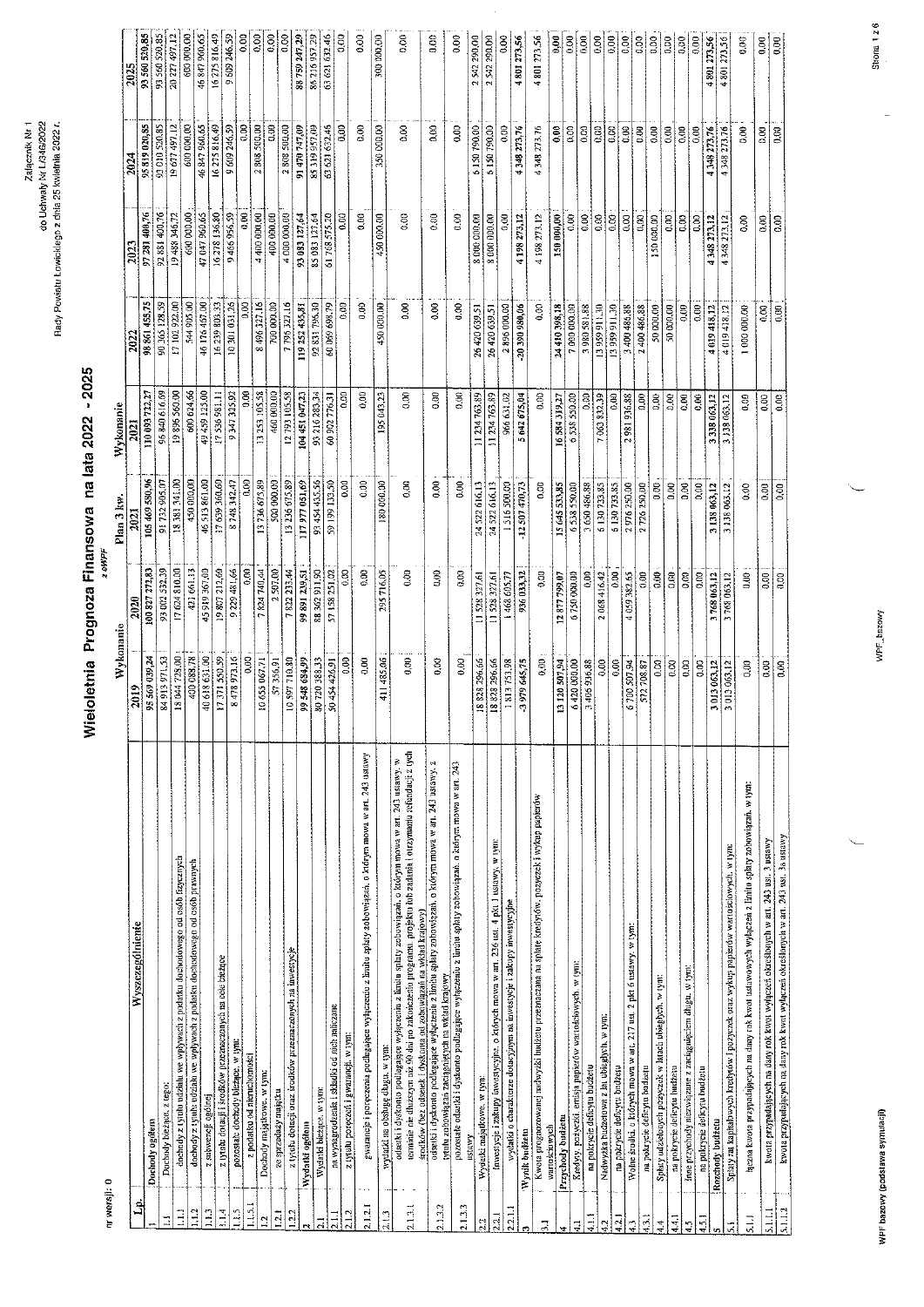|                          |                                                                                                                                                                                                                                                                                                                                        | Wykonanie       |                | Plan 3 kw.                                                                   | Wykonanie     |                 |               |               |               |
|--------------------------|----------------------------------------------------------------------------------------------------------------------------------------------------------------------------------------------------------------------------------------------------------------------------------------------------------------------------------------|-----------------|----------------|------------------------------------------------------------------------------|---------------|-----------------|---------------|---------------|---------------|
| 립                        | Wyszczególnienie                                                                                                                                                                                                                                                                                                                       | 2019            | 2020           | $\overline{2021}$                                                            | 2021          | 2022            | 2003          | 2024          | 2025          |
| 5.1.1.3                  | kwota wyłączeń z tytułu wcześniejszej spłaty zobowiązań, okreśłonych w art. 243 ust. 3b ustawy, z tego:                                                                                                                                                                                                                                | 0.00            | 0.00           | 8,00                                                                         | 0,00          | 1000000,00      | 0.00          | 0.00          | 0.00          |
| 51.13.1                  | srodkami nowego zobowiązania                                                                                                                                                                                                                                                                                                           | ຮູ              | 0.00           | 0.00                                                                         | 0.00          | 0.00            | 0.00          | 0.00          | 0.00          |
| 5113.2                   | wolnyrai środkami, o których mowa w art. 217 ust. 2 pkt 6 ustawy                                                                                                                                                                                                                                                                       | 0.00            | 0.00           | $0.00\,$                                                                     | 0.00          | 1000000.00      | 0.00          | $rac{8}{100}$ | 0.00          |
| 51133                    | innymi środkami                                                                                                                                                                                                                                                                                                                        | 0.00            | 0.00           | 0,00                                                                         | 0.00          | 0.00            | 0.00          |               | 0.00          |
| 5.1.1.4                  | kwota przypadających na dany rok kwot pozostałych ustawowych wyłączeń z linitu spłaty zobowiązań                                                                                                                                                                                                                                       | 0,00            | 0.00           | $0.00\,$                                                                     | 0.00          | 0.00            | 0.00          | 0.00          | 0.00          |
| 15.2                     | Ime rozchody nezwiązane ze spłatą długu                                                                                                                                                                                                                                                                                                | 0.00            | 0.00           | 0.00                                                                         | 200 000.00    | 0.00            | 0.00          | 0.00          | 0.00          |
| ۰                        | Kwota długu, w tym:                                                                                                                                                                                                                                                                                                                    | 379,80<br>23331 | 26313316,68    | 29713803,56                                                                  | 29 713 803,56 | 32 694 385,44   | 28 346 112,32 | 23 997 838,56 | 19 196 565,00 |
| $\overline{5}$           | kwota dhigu, którego planowana splata dokona się z wydaików                                                                                                                                                                                                                                                                            | 8.00            | 0.00           | 0.00                                                                         | 83            | 0.00            | 0.00          | 0.00          | 0.00          |
| ٣                        | Relacja zrównoważenia wydatków hieżących, o której mowa w art. 242 ustawy                                                                                                                                                                                                                                                              | ×               | $\approx$      | ×                                                                            |               | ×               |               | ×             |               |
| $\ddot{z}$               | Różnica między dochodami bieżącymi a wydatkami bieżącymi                                                                                                                                                                                                                                                                               | 4 193 583,20    | 4 639 620.49   | -1721 \$30.49                                                                | 3624333.35    | $-2,466,667.71$ | 7798273.12    | 7690563.76    | 7343563.56    |
| 7.2                      | Różnica między dochodami bieżącymi, skorygowanymi o środki a wydatkami bieżącymi                                                                                                                                                                                                                                                       | 10894091.14     | 10767419.56    | 7 385 453,36                                                                 | 13670 102.62  | 14 943 730,47   | 7948273.12    | 7690563.76    | 7343563,56    |
|                          | Wskaźnik spłaty zobowiązań                                                                                                                                                                                                                                                                                                             | ×               | ×              | ×                                                                            | ×             | ×               | ×             | ×             | ×             |
| z                        | od zeslo ošadnienia zopowiązań związku współtworzonego przez jednostkę samorządu terytorialnego oraz po<br>Relacja określona po lewej stronie nierówności we wzorze, o którym mowa w art. 243 ust. 1 ustawy (po<br>uwzględnieniu ustawowych wyłączen przypadających na dany rok)                                                       | ×               | ×              | ×                                                                            | $\mathbf{R}$  | 4,68%           | $6.26\%$      | 6.12%         | 6,60%         |
| 8.1_vROD                 | 8.1_vROD_2020                                                                                                                                                                                                                                                                                                                          | ×ļ              | $\mathcal{R}$  | $\mathcal{A}% _{0}\left( t_{0}\right) \in\mathcal{A}_{0}\left( t_{0}\right)$ | ×l            | 4,68%           | 6.26%         | 6.12%         | 6.60%         |
| 8.1_vROD                 | 8.1_vROD_2026                                                                                                                                                                                                                                                                                                                          | $\pmb{\times}$  | ×              | ×                                                                            | $\approx$     | 4,68%           | $6.26\%$      | $6.12\%$      | 6.60%         |
| 8.2                      | Relacja określona po prawej stronie nierówności we wzorze, o którym mowa w art. 243 ust. 1 ustawy, ustałona dia<br>danego roku (wskaźnik jednoroczny)                                                                                                                                                                                  | 6,98%           | 4,40%          | 4,07%                                                                        | 3,91%         | $-0.86%$        | 10.95%        | 10,48%        | 9,89%         |
| 8.2_v2020                | 8.2_v2020                                                                                                                                                                                                                                                                                                                              | 7,06%           | 4.41%          | 4.74%                                                                        | 10,49%        | 0.08%           | 1147%         | 10,48%        | 0.00%         |
|                          |                                                                                                                                                                                                                                                                                                                                        | 6,98%           | 4.40%          | 4.07%                                                                        | 9,91%         | $-0.86%$        | 10.95%        | 10.48%        | 9.89%         |
| 8.2 v2026                | 8.2 v2026                                                                                                                                                                                                                                                                                                                              |                 |                |                                                                              |               |                 |               |               |               |
| $\frac{3}{2}$            | 243 ustawy. po uwzględnieniu ustawowych wyłączeń, obliczony w oparciu o plan 3 kwartalu roku poprzedzającego<br>Dopuszczalny linii spłaty zobowiązań określony po prawej stronie nierówności we wzorze. o którym mowa w art.<br>pierwszy rok prognozy (wskaźnik ustałony w oparciu o średnią arytmetyczną z poprzednich lat)           | ×               | ×              | ×                                                                            | ×             | 8.49%           | $7.05\%$      | 7,39%         | 6.81%         |
| $\frac{1}{3}$            | Dopuszczalny limit splaty zobowiązań określony po prawej stronie nierówności we wzorze, o którym mowa w art.<br>243 ustawy, po uwzględnieniu ustawowych wyłączeń, obliczony w oparciu o wykonanie roku poprzedzającego<br>pierwszy rok prognozy (wskaźnik ustałony w oparciu o średnią arytmetyczną z poprzednich lat)                 | ×               | ×              | ×                                                                            | ×             | 9.31%           | 787%          | 8.21%         | 7,64%         |
| $\ddot{\text{a}}$        | Informacja o spełnieniu wskaźnika splaty zobowiązań określonego w art. 243 ustawy. po uwzględnieniu zobowiązań<br>związku współtworzonego przez jednoskę samorządu terytorialnego oraz po uwzgiędnieniu ustawowych wyłączeń.<br>obliczonego w oparciu o płan 3 kwartałów roku poprzedzającego rok budżetowy                            | ×               | $\mathbb{R}^d$ | ×                                                                            | ×             | Spetriona       | Spelniona     | Spelniona     | Spelniona     |
| 341                      | zobowiązań związku współtworzonego przez jednostkę samorządu terytorialnego oraz po uwzględnieniu<br>Informacja o spełnieniu wskażnika spłaty zobowiązań określonego w art. 243 ustawy, po uwzględnieniu<br>ustawowych wyłączeń. obliczonego w oparciu o wykonanie roku poprzedzającego rok budżetowy                                  | ×               | ×              | ×                                                                            | ×             | Spelniona       | Spelniona     | Spelniona     | Spelniona     |
| art1520C_2               | Relacia kwoty długu do dochodów ogólem                                                                                                                                                                                                                                                                                                 | ×               | ×              | ×                                                                            | ×             | 33,07%          | 29.14%        | $25.04\%$     | 20,52%        |
| art15zoc_}               | uwzględnieniu zobowiązań związku współtworzonego przez jednostkę samorządu terytorialnego oraz po<br>Relacja określora po lewej stronie nierówności we wzorze, o którym mowa w art. 243 usi. 1 ustawy (po<br>uwzględnieniu ustawowych wyłączeń bez art. 15zob ust. 1 przypadających na dany rok)                                       | ×               | ×              | ×                                                                            | ×             | 4.68%           | 6,26%         | $6.12\%$      | 6.60%         |
| aril 320 <sub>c_</sub> k | Informacja o spelnieniu wskaźnika spłaty zobowiązań określonego w art. 243 ustawy, po uwzględnieniu zobowiązań<br>związku współtworzonego przez jednostkę samorządu terytorialnego oraz po uwzględnieniu ustawowych wyłączeń<br>bez art. 1520b ust. 1. obliczonego w oparciu o pian 3 kwartałów roku poprzedzającego rok budżetowy     | ×               | ×              | ×                                                                            | ×             | Spelniona       | Spelniona     | Speiniona     | Spelniona     |
| an1520c_f                | ustawowych wyłączeń <u>bez art. 1320b ust. J</u> . obliczonego w oparciu o wykonanie roku poprzedzającego rok<br>budzetowy<br>zobowiązań związku współtworzonego przez jednostkę samorządu terytorialnego oraz po uwzględnieniu<br>Informacja o spełnieniu wskaźnika spłaty zobowiązań określonego w art. 243 ustawy. po uwzględnieniu | ×               | ×              |                                                                              | ×             | Spelniona       | Spehiona      | Spelniona     | Spelniona     |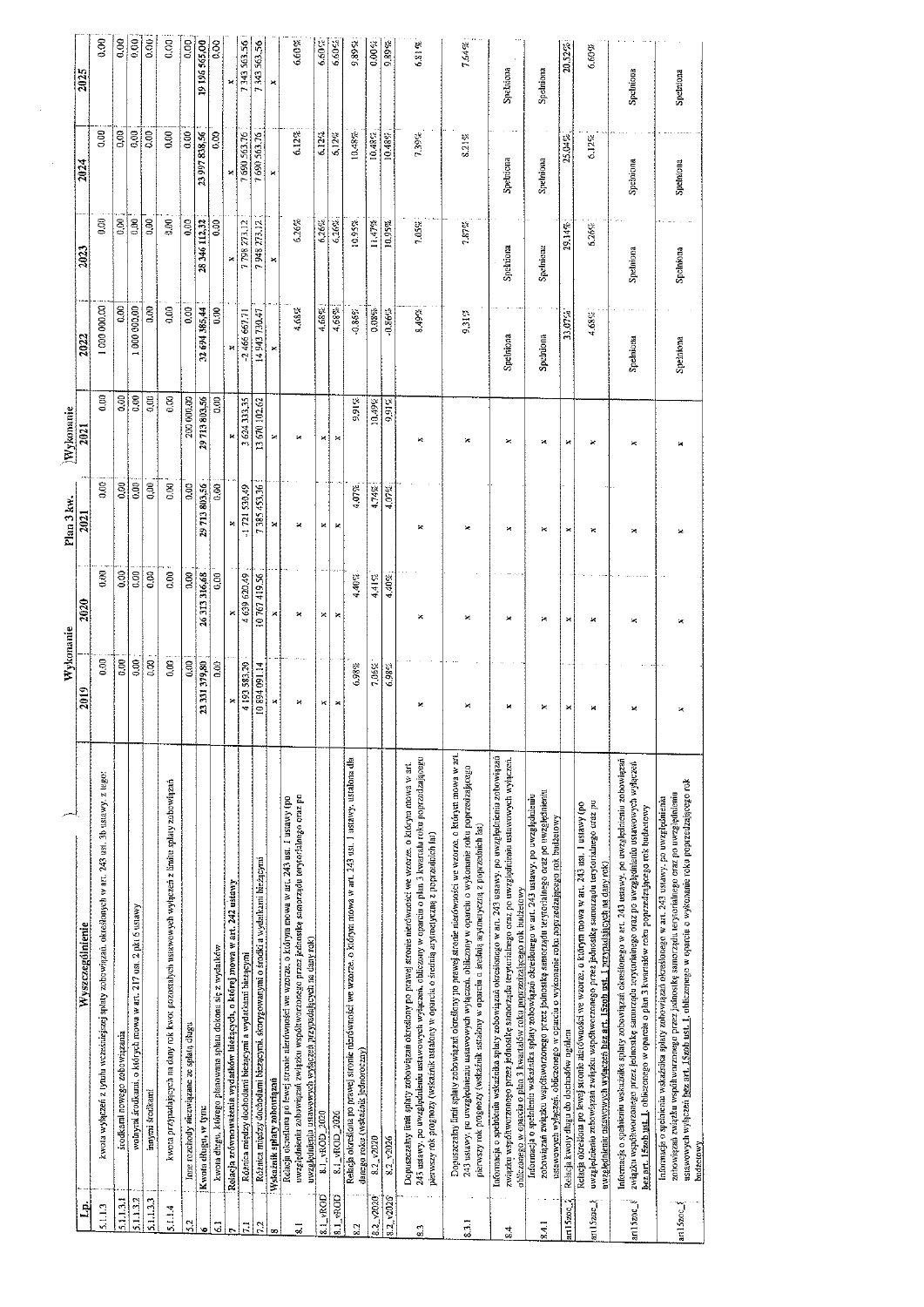|                |                                                                                                                                                                                                                                                                                    | Wykonanie       |                            | Plan 3 kw.           | Wykonanie                    |                   |                   |                   |                                 |
|----------------|------------------------------------------------------------------------------------------------------------------------------------------------------------------------------------------------------------------------------------------------------------------------------------|-----------------|----------------------------|----------------------|------------------------------|-------------------|-------------------|-------------------|---------------------------------|
| ئ              | Wyszczególnienie                                                                                                                                                                                                                                                                   | 2019            | 2020                       | 2021                 | 2021                         | 2022              | 2023              | 2024              | 2025                            |
| o٠             | Finansowanie programów, projektów hib zadań realizowanych z udziałem środków, o których mowa w art. 5<br>ust. 1 pkt 2 i 3 ustawy                                                                                                                                                   |                 | $\mathbb{R}$               | ×                    | $\approx$                    | ×                 | ×                 | ×                 | ×                               |
| 5              | Dochody bieżące na programy, projekty lub zadania finansowane z udziałem środków, o których mowa w art. 5 ust.<br>1 pkt 2 i 3 ostawy                                                                                                                                               | 5 663 459,43    | 6390388.34                 | 4 166 832,56         | 3 364 477.70                 | 2976761.60        | 597 074.00        | 0.00              | 0.00                            |
| $\frac{1}{2}$  | Dotacje i środki o charakterze bieżącym na realizację programu, projektu lub zadania finansowanego z udziałem<br>środków, o których mowa w art. 5 ust. 1 pkt 2 ustawy, w tym:                                                                                                      | 5 663 459.43    | 6390388,34                 | 4166832.56           | 3 364 477.70                 | 2976761.60        | 597074.00         | 0.00              | 0.00                            |
| [9.1.1]        | środki określone w art. 5 ust. 1 pkt 2 ustawy                                                                                                                                                                                                                                      | 5 429 421,23    | 6 084 502,22               | 3982806,23           | 3 194 232.10                 | 2926521.12        | 597074.00         | 0.00              | 0.00                            |
| $\overline{9}$ | Dochody majątkowe na programy, projekty lub zadania finansowane z udziałem środków. o których mowa w art. 5<br>ust. 1 pkt 2 i 3 ustawy                                                                                                                                             | 3 116 204,26    | 4 650 765.44               | 2 115 599 89         | 90488.77                     | 1058239.21        | 0.00              | 0,00              | 0.00                            |
| 9.2.1          | Dochody majątkowe na programy, projekty lab zadania finansowane z udziałem środków, o których mowa w art.<br>5 ust. 1 pkt 2 ustawy. w tyn:                                                                                                                                         | 3 116 204.26    | 4 650 765.44               | 2 115 599.89         | 90488,77                     | 1058259,21        | 0,00              | 0.00              | 0,00                            |
| 92.1           | środki określone w art. 5 ust. 1 pkt 2 ustawy                                                                                                                                                                                                                                      | 3 116 204.26    | 4 650 765 44               | 52901085             | 60 651.89                    | 935 925,88        | 0.00              | 0.00              | 0.00                            |
| $\mathbb{C}$   | Wydatki bieżące na programy, projekty lub zadania linausowane z udziałem środków, o których mowa w art. 5 ust.<br>pkt 213 ustawy                                                                                                                                                   | 5 772 521.59    | 4307604,71                 | 415 728.09           | 099 309,01<br>$\overline{ }$ | 4208613,61        | 735 864.00        | 0.00              | 0.00                            |
| ្ត             | Wydatki bieżące na programy, projekty lub zadana finansowane z udziałem srodków, o których nuowa w art. 5<br>ust. 1 pkt 2 ustawy, w tym                                                                                                                                            | 5 772 521,59    | 4 307 604,71               | 8415728.09           | 7 099 309.01                 | 4208613.61        | 735 864.00        | 0.00              | 0.00                            |
| 9.3.1          | faansowane srodkami określonymi w art. 5 ust. 1 pkt 2 ustawy                                                                                                                                                                                                                       | 5 285 637,99    | 3 725 337,60               | 7761420,89           | 6498079.63                   | 3847299,23        | 597074.00         | 0.00              | 0.00                            |
| Ž              | Wydatki majątkowe na programy, projekty lub zadania tinansowane z udziałem środków, o których mowa w art. 5<br>ust. I pkt 213 ustawy                                                                                                                                               | 4 945 372.46    | 4 900 422.74               | 4742912.13           | 4119585,26                   | 743 259,21        | 0,00              | 0,0               | 0.00                            |
| 541            | Wydatki majątkowe na programy, projekty lub zadania finansowane z udziałem środków, o których mowa w art. 5<br>ust. 1 pkt 2 ustawy, w tym:                                                                                                                                         | 4 945 372.46    | 4 900 422,74               | 4742912.13           | 4119585.26                   | 743 259.2         | 0.00              | 0.00              | 0.00                            |
| 1140           | finansowane środkami określonymi w art. 5 ust. 1 pkt 2 ustawy                                                                                                                                                                                                                      | 2770092.19      | 2962531.82                 | 1529010.85           | 1 384 967.13                 | 135 925.88        | 0.00              | 0.00              | 0.00                            |
| Ξ              | Informacje uznpehulające o wybranych kategoriach finansowych                                                                                                                                                                                                                       | ×               |                            |                      |                              | ×                 | ×                 | ×                 | ×                               |
| $\frac{1}{2}$  | Wydatki objęte limitem. o którym mowa w art. 226 ust. 3 pkt 4 ustawy. z tego:                                                                                                                                                                                                      | 90,0            | 0.00                       | 10424860.92          | 0.00                         | 5 899 524.73      | 6971149.94        | 3 123 537.00      | 0.00                            |
| 10.1.1         | bležace                                                                                                                                                                                                                                                                            | 0.00            | 0.00                       | 3750421,92           | 0.00                         | 444 772,73        | 735 864.00        | 0.00              | $\overline{6}$                  |
| 10.1.2         | majatkowe                                                                                                                                                                                                                                                                          | 0.00            | 0.00                       | 6674439.00           | 0.00                         | 4454752.00        | 6235285,94        | 3 123 537.00      | 0.00                            |
| 10.2           | Wydatki bieżące na pokrycie ujemnego wyniku finansowego samodzielnego publicznego zakładu opieki zdrowotnej                                                                                                                                                                        | 803 703.89      | 104274.19                  | 0.00                 | 0.00                         | 0.00              | 0.00              | 0.00              | 0.00                            |
| $\Xi$          | Wydatki na spłatę zobowiązań przejmowanych w związku z likwidacją lub przekształceniem samodzielnego<br>publicznego zakładu opieki zdrowotnej                                                                                                                                      | 0.00            | 0.00                       | 0.00                 | 0.00                         | 0.00              | 0.00              | 0.00              | 0.00                            |
| 10.4           | Kwota zobowiązań związku współtworzonego przez jednostkę samorządu terytorialnego przypadających do spłaty<br>w danym roku hudżetowym, podlegająca doliczeniu zgodnie z ari. 244 ustawy                                                                                            | 0.00            | $\frac{8}{2}$              | 0.00                 | 0.00                         | $\frac{8}{3}$     | 0.00              | 0.00              | 0.00                            |
| 10.5           | Kwota zobowiązań wynikających z przejęcia przez jednostke samorządu terytotialnego zobowiązan po<br>ikwidowanych i przekształcanych samorządowych osobach prawnych                                                                                                                 | 0.00            | 0.00                       | 0.00                 | 0.00                         | 0.00              | 0.00              | 0.00              | 0.00                            |
| 10.6           | Spłaty, o których mowa w pkt. 5.1., wynikające wyłącznie z tytum zobowiązań jaż zaciągniętych                                                                                                                                                                                      | 3013063,12      | 768 063,12<br>$\mathbf{c}$ | 3138063.12           | 063.12<br>3138               | 4019418.12        | 4348 273.12       | 4348273.76        | 273.56<br>4801                  |
| 10.7           | Wydatki zmniejszające dług, w tym:                                                                                                                                                                                                                                                 | 0.00            | 6.00                       | 0.00                 | 0.00                         | 0.00              | 0.00              | 0.00              | $\frac{1}{2}$                   |
| 10.7.1         | splata zobowiązań wymaganych z lat poprzednich, innych niż w pkt 10.7.3.                                                                                                                                                                                                           | 0.00            | 0.00                       | 0.00                 | 0.00                         | 0.00              | 0.00              | $\frac{8}{5}$     |                                 |
| 10.7.2         | splata zobowiązań zaleczanych do tytułu dłużnego -- kredyt i pożyczka. w tym:                                                                                                                                                                                                      | $ \tilde{s} $ s | 8                          | 0.00                 | 0.00                         | 0.00              | 0.00              |                   |                                 |
| 10.7.2.1       | zohowiązań zaciągniętych po dniu 1 stycznia 2019 r. w tym:                                                                                                                                                                                                                         |                 | 0.00                       | $\frac{8}{9}$        | 0.00                         | $\overline{0.00}$ | $\overline{0.00}$ | 0.00              | 0.00                            |
| 10.7.2.1.1     | dokonywana w formie wydatku bieżącego                                                                                                                                                                                                                                              | 0.00            | 0.00                       | $ \mathbf{\hat{s}} $ | $\frac{8}{5}$                | $\overline{0.00}$ | $\frac{8}{9}$     | 8.00              | $\overline{\phantom{0}}_{0.00}$ |
| 10.7.3         | wypłaty z tytułu wymagalnych poręczeń i gwarancji                                                                                                                                                                                                                                  | 0.00            | 0.00                       | 0.00                 |                              | 0.00              | 0.00              | $\overline{0.00}$ | $ \frac{6}{3} $                 |
| 10.8           | Kwota wzrostu(+)/spadku(-) kwoty dłogu wynikająca z operacji niekasowych (m.in. umorzenia. różnice kursowe)                                                                                                                                                                        | 0.00            | 0.00                       | 0.00                 | 0.00                         | 0.00              | 0.00              | 6.00              | 0.00                            |
| 10.9           | Wcześniejsza spłata zobowiązań, wyłączona z limitu spłaty zobowiązań, dokonywana w formie wydatków<br>budzetowych                                                                                                                                                                  | 0.00            | 0.00                       | 0.00                 | 0.00                         | 0.00              | 0.00              | 0.00              | 0.00                            |
| 10.10          | odpowiednio emitowanych tab zaciągalętych do równowartości kwoty ubytku w wykonanych dochodach jednostki<br>Wykup papierów wartościowych, splaty rat kredytów i pożyczek wraz z należnymi odsetkami i dyskontem<br>samorządu terytorialnego będącego skutkiem wystąpienia COVID-19 | 0.00            | 0.00                       | 0.00                 | 8                            | 0.00              | 0.00              | 0.00              | 0.00                            |
| $\frac{11}{2}$ | Wydatki bieżące podlegające ustawowemu wyłączeniu z limitu splaty zobowiązań                                                                                                                                                                                                       | 600             | 370 \$11.71                | 308 000.00           | 308 000.00                   | 146 000,00        | 0.00              | 8,00              | 0.00                            |
| Ξ              | Dane dotyczące emitowanych obligacji przychodowych                                                                                                                                                                                                                                 | ×I              |                            | ×I                   | ×                            |                   |                   | ×l                | ×                               |
| $\overline{a}$ | Stopnie niezachowania relacji określonych w art. 242-244 w przypadku określonym w  ustawy                                                                                                                                                                                          |                 | ×∣×                        |                      | M.                           |                   |                   | ×                 | ×                               |

WPF bazowy (podstawa symulacji)

 $\mathcal{L}_{\mathcal{A}}$  is the contribution of the contribution of the contribution of  $\mathcal{A}$ 

WPF bazowy

 $\frac{1}{2}$ 

 $\frac{1}{2}$ 

Strona 3 z 6

J

 $\frac{1}{2}$ 

医生产 医单位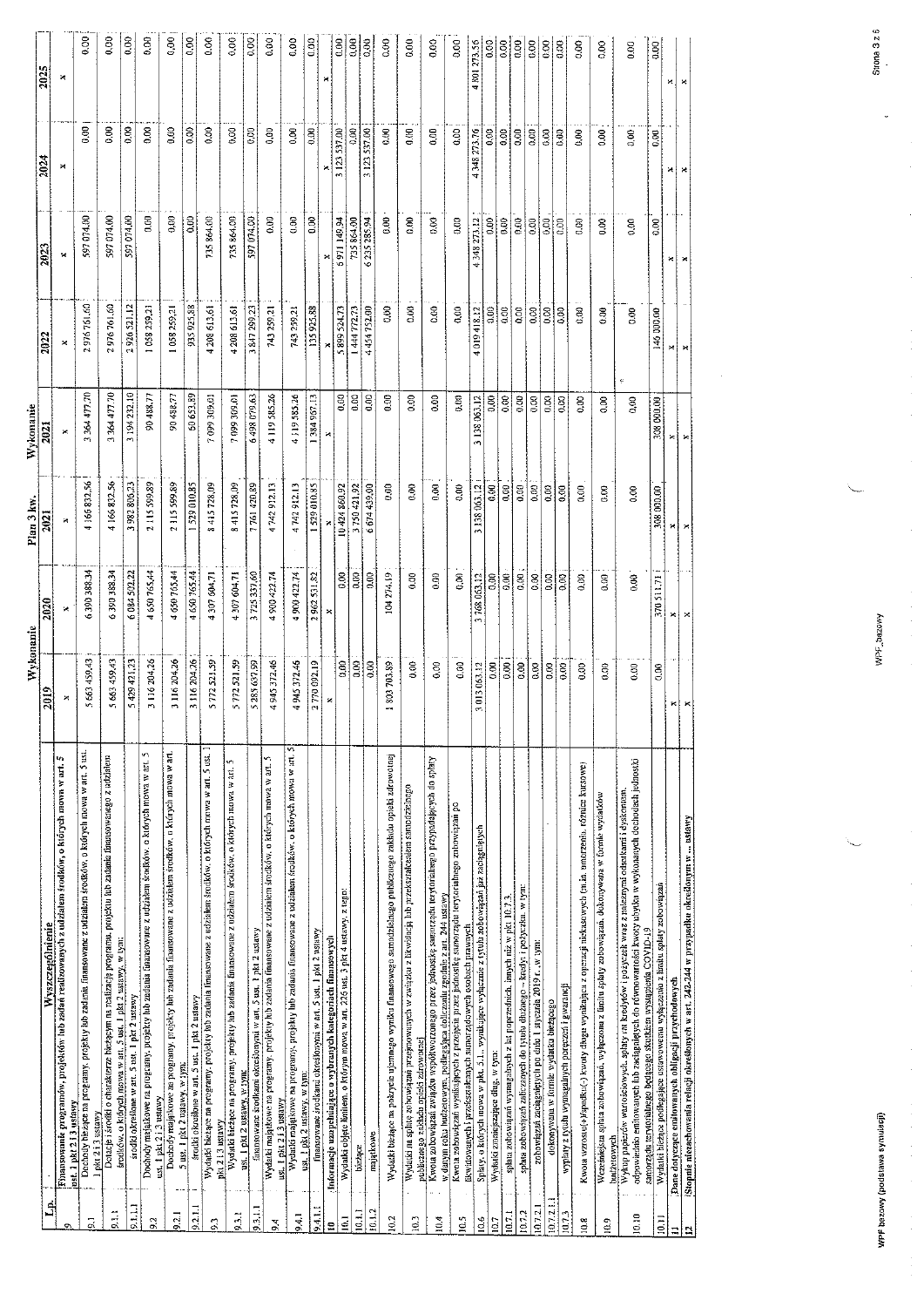|                                 | Wyszczególnienie                                                                                                                                                                  | 2026          | $\overline{202}$ | 2028            | 2029          | 2030          | 2031          | 2032          | 2033              |
|---------------------------------|-----------------------------------------------------------------------------------------------------------------------------------------------------------------------------------|---------------|------------------|-----------------|---------------|---------------|---------------|---------------|-------------------|
|                                 | Dochody ogółem<br>립                                                                                                                                                               | 93 560 520,85 | 93 560 520,85    | 93 210 520,85   | 93 210 520 85 | 93 210 520,85 | 93 560 520,85 | 93560520,85   | 93 560 520 85     |
|                                 | Dochody biczące. z tego:                                                                                                                                                          | 93 560 520,85 | 93 560 520.85    | 93 210 520,85   | 93 210 520 85 | 93 210 520 8  | 93 560 520.85 | 93 560 520.85 | 93 560 520 85     |
| Ξ                               | dochody z tytułu udziału we wpływach z podatku dochodowego od osób fizycznych                                                                                                     | 20 227 497.12 | 20 227 497,12    | 20 227 497,12   | 20 227 497.12 | 20 227 497.12 | 20 227 497.12 | 20227497.12   | 20 227 497.10     |
| 1.12                            | dochody z tytułu udziału we wpływach z podatku dochodowego od osób prawnych                                                                                                       | 600 000.00    | 600 000,00       | 600 000,00      | 600 000.00    | 600 000.00    | 600 000,00    | 600 000.00    | 600 000.00        |
|                                 | z subwencji ogólnej                                                                                                                                                               | 46847960.65   | 46847960.65      | 46497960.65     | 46 497 960 65 | 46 497 960,65 | 46 847 960,65 | 46 847 960,65 | 46847960.65       |
| $\frac{3}{2}$                   | z tytułu dotacji i środków przeznaczonych na cele bieżące                                                                                                                         | 16275816.49   | 16275816.49      | 6275816,49      | 16275816.49   | 16275816.49   | 16275816,49   | 16275816.49   | 1627581649        |
| 1.14                            | pozostałe dochody bieżące. w tym:                                                                                                                                                 | 9 609 246.59  | 9 609 246.59     | 9 609 246,59    | 9 609 246.59  | 9 609 246,59  | 9 609 246.59  | 9609246.59    | 9 609 246 59      |
| $\frac{1}{2}$                   | z podatku od nieruchomosci                                                                                                                                                        | 0.00          | 0.00             | 0.00            | 0.00          | $0.00\,$      | 0.00          | 0.00          | 0.00              |
| 3                               |                                                                                                                                                                                   | 0.00          | 0.00             | 0.00            | 0.00          | 0.00          | 0.00          | 0.00          | 0.0C              |
| $\mathbf{r}$                    | Dochody majatkowe, w tym.                                                                                                                                                         | 0.00          | 0.00             | 0.00            | $0.00$        | $\boxed{60}$  | 0.00          | 0.00          | 0.00              |
| $\overline{121}$                | z tytułu dotacji oraz środków przeznaczonych na inwestycje<br>ze sprzedaży majątku                                                                                                | 0.00          | 68               | $\frac{60}{30}$ | $\frac{8}{9}$ | 0.00          | $\frac{8}{9}$ | $\frac{8}{2}$ | 0.00              |
| 1.2.2                           |                                                                                                                                                                                   | 89 097 810,85 | 89 176 665,85    | 91 260 520,85   | 91 260 520,85 | 91 260 520,85 | 92 260 520,85 | 92 160 520,85 | 9176952085        |
|                                 | Wydatki ogółem                                                                                                                                                                    | 87 755 520.85 | 87 856 665,85    | 90 060 520,85   | 90 060 520,85 | 90 060 520 85 | 91 060 520.85 | 90 960 520.85 | 90 560 520 85     |
|                                 | na wynagrodzenia i składki od nich naliczane<br>Wydalki bieżące, w tynu                                                                                                           | 63 621 632.46 | 63 321 632.46    | 63 321 632,46   | 63 621 632,46 | 63 621 632.46 | 63 621 632.46 | 63 621 632,46 | 63 621 632 46     |
| $\frac{1}{2}$                   | z tytułu poręczeń i gwarancji, w tym:                                                                                                                                             | $\frac{8}{9}$ | 600              | $_{0.00}^\circ$ | 0.00          | $\frac{8}{5}$ | 0.0           | 0.00          | 0.00              |
| 2.1.2.1<br>2.1.2                | gwarancje i poręczenia podłegające wyłączeniu z limiu spłały zobowiązań, o którym mowa w art. 243 ustawy                                                                          | 0.00          | 0,00             | 0.00            | $\frac{3}{2}$ | 0.00          | 0.00          | 0.00          | 0.00              |
|                                 |                                                                                                                                                                                   | 300 000,00    | 290 000.00       | 280 000.00      | 270000.00     | 270 000,00    | 260 000.00    | 250 000.00    | 240 000,00        |
| 2.1.3                           | odselki i dyskonto podlegające wyłączeniu z limitu spłaty zołowiązań, o którym mowa w art. 243 ustawy. w<br>wydatki na obsługę długu, w tym:                                      |               |                  |                 |               |               |               |               |                   |
| 21.3.1                          | termínie nie dłuższym niż 90 dni po zakończeniu programu. projektu lub zadania i otrzymaniu refundacji z tych<br>środków: (bez odselek i dyskonta od zobowiązań na wkład krajowy) | 0.00          | 0.00             | 0.00            | 0.00          | 0.00          | 0.00          | 0.00          | 0.00              |
| 21.3.2                          | odsetki i dyskonto podlegające wyłączeniu z limitu splaty zobowiązań, o którym mowa w art. 243 ustawy. z<br>tytułu zobowiązań zaciągniętych na wkład krajowy<br>$\cdot$           | 0.00          | 0.00             | 0.00            | 0.00          | 0.00          | 0.00          | 0.00          | 0.00              |
| 2.1.3.3                         | pozostałe odselki i dyskonto podlegające wyłączeniu z limitu splaty zołoowiązań, o którym mowa w art. 243                                                                         | 0.00          | 8g               | 0.00            | 0.00          | 0.00          | $\frac{8}{5}$ | 6.00          | 0.00              |
| $\frac{2}{3}$                   | Wydaiki majątkowe, w tym:<br>ustawy                                                                                                                                               | 1342290.00    | 320 000,00       | 200 000.00      | 1200 000.00   | 1 200 000.00  | 200 000.00    | 1 200 000.00  | 1 200 000,00      |
| 2.21                            | Inwestycje i zakupy inwestycyjne, o których mowa w art. 236 ust. 4 pkt 1 ustawy. w tym:                                                                                           | 1342290.00    | 320 000.00       | 1 200 000.00    | 1200000.00    | 1 200 000,00  | 200 000.00    | 200 000.00    | 200 000.00        |
| $\frac{21}{2}$                  | wydatki o charakterze dotacyjnym na inwestycje i zakupy inwestycyjne                                                                                                              | 0.00          | 630              | 8,00            | 0.00          | 0.00          | 0.00          | 0.00          | 0.00              |
|                                 | Wynik budżetu                                                                                                                                                                     | 4462710,00    | 4383855.00       | 1950000,00      | 1950000,00    | 1950 000,00   | 1300 000,00   | 1400 000,00   | 1800 000,00       |
| 3                               | Kwota prognozowanej nadwyzki hudzetu przeznaczana na spłatę kredytów, pożyczak i wykup papierów                                                                                   | 4462710.00    | 855.00<br>383    | 1950 000.00     | 950 000.00    | 1950000.00    | 1 300 000.00  | 1400000.00    | 180000001         |
|                                 | Przychody budżetu<br>wartościowych                                                                                                                                                | 9,00          | 8,00             | $\frac{8}{5}$   | 3,00          | g.o           | 0,00          | e,o           | 0.00              |
| ¢                               | Krodyty, pożyczki, emisja papierów wartosciowych, w tym:                                                                                                                          | 0.00          | 80               | 0.00            | 6.00          | 0.00          | 0.00          | $\frac{8}{9}$ | 0.00              |
| $\frac{11}{2}$<br>$\frac{1}{4}$ | na pokrycie deficytu budżetu                                                                                                                                                      | 0.00          | 0.00             | 0.00            | 0.00          | 0.00          | 8,00          | 0.00          | 0.00              |
| 4.2                             | Nadwyżka budżetowa z lat ubiegłych. w tym:                                                                                                                                        | 0.00          | 0.00             | 8,00            | 0.00          | $\frac{3}{2}$ | 0.00          | 0.00          | 0.00              |
| 4.2.1                           | na pokrycie defrcytu budżetu                                                                                                                                                      | 0.00          | 0.00             | 3,00            | 0.00          | g<br> 3       | 600           | 0.00          | 0.00              |
| $\frac{1}{4}$                   | Wolne środki, o których mown w art. 217 ust, 2 pkt 6 ostawy, w tym:                                                                                                               | 0.00          | 0.00             | 600             | 0.00          | 0,00          | 6.00          | $\frac{8}{9}$ | 0.00              |
| $\frac{1}{4}$                   | na pokrycie deficytu budżetu                                                                                                                                                      | 0.00          | 0.00             | 0.00            | 0.00          | 0.00          | 0.00          | 80            | $\overline{0.00}$ |
| $\frac{4}{4}$                   | Splaty adziełonych pożyczek w latach ubiegłych, w tym:                                                                                                                            | 0.00          | 0.00             | 6,00            | $\frac{3}{5}$ | 0.00          | 0,00          | 0.00          | 0.00              |
| $\frac{1}{4}$                   | na pokrycie deficytu budżetu                                                                                                                                                      | $\frac{3}{2}$ | 0.00             | 0.00            | $\mathbb{S}$  | 0.00          | 0.00          | 600           | 0.00              |
| 4.5                             | Inne przychody niezwiązane z zaciągnięciem długu, w tym:                                                                                                                          | 0.00          | 0.00             | 0.00            | 8.ao          | $\frac{1}{3}$ | $\frac{8}{5}$ | 0.00          | 0.00              |
| $\frac{45}{3}$                  | na pokrycie deficytu budżetu                                                                                                                                                      | 0.00          | 0.00             | es<br>0.00      | ទី            | $\frac{8}{2}$ | 500           | 0.00          | 0.00              |
| 47                              | Rozchody budżetu                                                                                                                                                                  | 4462710,00    | 4383855,00       | 950 000,00      | 950 000,00    | 950 000,00    | 300 000,00    | 1400 000,00   | 1800000,00        |
| ភ                               | Spłaty rat kapitałowych kredytów i pożyczek oraz wykup papierów wartosciowych, w tym:                                                                                             | 4462710,00    | 4 383 855,00     | 950 000.00      | 950000.00     | 950 000.00    | 300 000.00    | 1400000,00    | 1800000.00        |
| $\Xi$                           | łączna kwota przypadających na dany rok kwot ustawowych wyłączeń z fimitu spłaty zolowiązań. w tym:                                                                               | 500           | $\frac{8}{9}$    | 0.00            | 0.00          | 0.00          | S.            | 0.00          | 0.00              |
| $\frac{1}{2}$                   | kwota przypadających na dany rok kwot wyłączeń określonych w art. 243 ust. 3 ustawy                                                                                               | 83            | 0.00             | 0.00            | 630           | 0.00          | 0.00          | 0.00          | 0.00              |
| 5.1.1.2                         | kwota przypadających na dany rok kwot wyłączeń określonych w art. 243 ust. 3a ustawy                                                                                              | 0.00          | 8.00             | 800             | 600           | 500           | 0.00          | 0.00          | 0.00              |
|                                 |                                                                                                                                                                                   |               |                  |                 |               |               |               |               |                   |

nr wersji: 0

J.

يستر

**WDE hazmin** 

 $\frac{1}{\epsilon}$ 

Strona  $4 z 6$ 

 $\ddot{\phantom{0}}$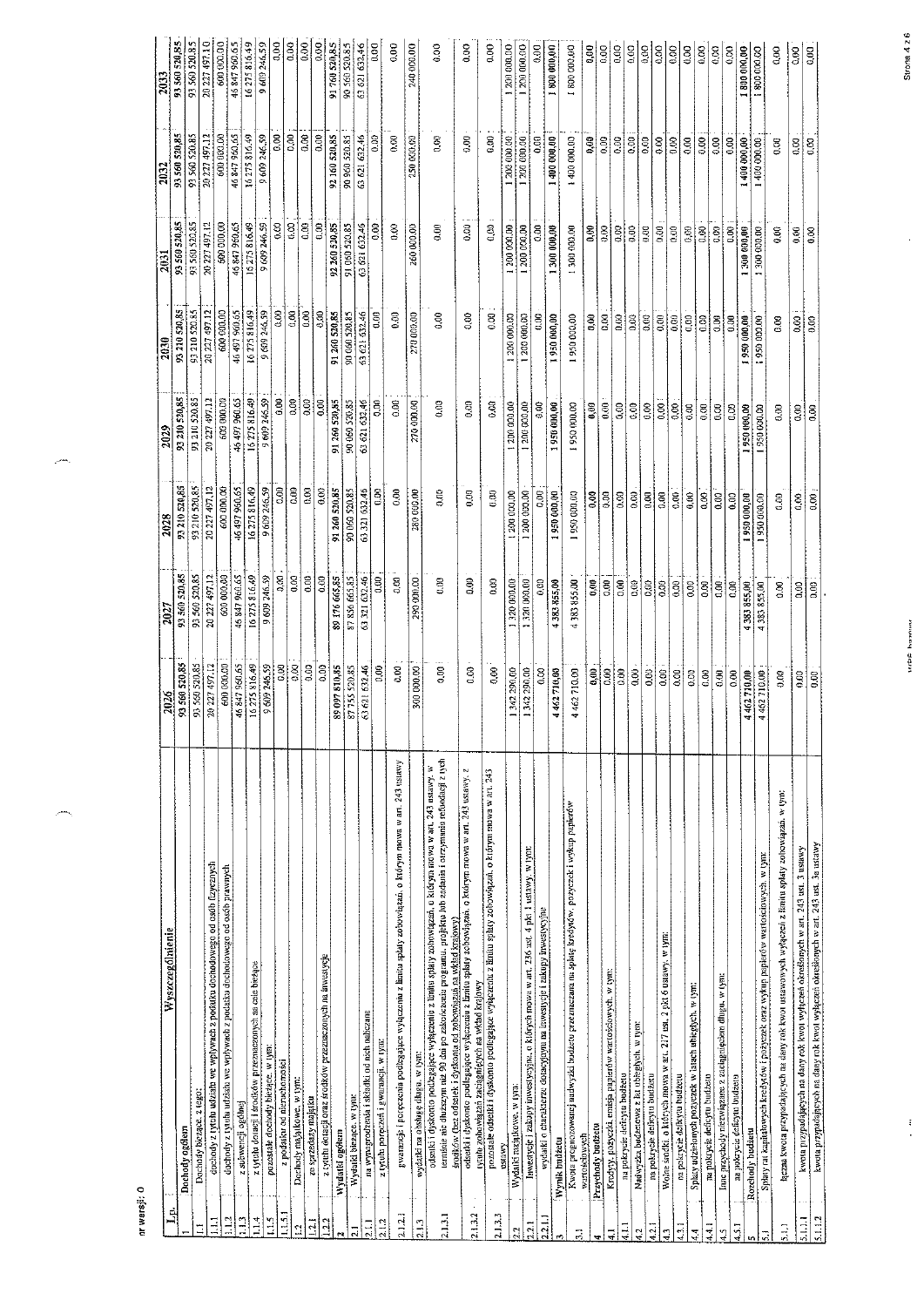| 1800 000,00<br>×<br>0.00<br>80<br>3,00<br>0.00<br>0.00<br>3 200 000,00<br>ទី<br>×<br>8,00<br>0.00<br>0.00<br>0.00<br>4500 000,00<br>0.00<br>0.00<br>×<br>0.00<br>0,00<br>0,00<br>0,00<br>8,00<br>6450000,00<br>0,00<br>×<br>8,00<br>0.00<br>0.00<br>0.00<br>3<br>8400000,00<br>0.00<br>×<br>0.00<br>0.00<br>0.00<br>$\frac{8}{2}$<br>10350000,00<br>0.00<br>0.00<br>× | 2 500 000,00<br>2 500 000,00<br>3150000.00<br>3150000,00<br>3150000.00<br>5703855.00 | 2 500 000,00<br>2 500 000,00<br>3150000.00<br>3150000,00<br>3 150 000,00                                                                                                                                    | ×<br>2,02%<br>2.89%<br>×<br>2.89%<br>$\approx$<br>2,90%<br>×<br>6,05%                                                                                                                                                                                                                                         |                                                                                             | 2.02%<br>2.89%<br>2.894<br>2.90% | 2.02%<br>2,89%<br>2.89%<br>2.90% | 1,57%<br>4,45%<br>4,45%<br>4,46%                                                                                                                      | 0.00%<br>0.00%<br>0.00%<br>0,00% | 3.57%<br>4,45%<br>4.45%<br>4.46% | 7,06%<br>198%<br>7.23%<br>7,1752                                                                                                                                                                                                                                                                                              | 7.06%<br>7.98%<br>7.23%<br>$8.00\%$                                                                                                                                                                                                                                                                                    | Spelniona<br>Speloiona<br>Spelniona<br>Spehiona<br>Spehiona                                                                                                                                                                   | Spelniona<br>Spelniona<br>Spetniona<br>Spelniona<br>Spelniona                                                                                                                                                                                                                           | 1,92%<br>$3.42\%$<br>4,83%<br>6.92%<br>9,01%                                                                                        | 2,13%<br>$2.02\%$<br>2.89%<br>2,89%<br>2,90%                                                                                                                                                                                   | Spetniona<br>Spelniona<br>Speiniona<br>Spehiona<br>Spehiona                                                                                                                                                                                                                                                                                                                                                                                                                                                                     |
|-----------------------------------------------------------------------------------------------------------------------------------------------------------------------------------------------------------------------------------------------------------------------------------------------------------------------------------------------------------------------|--------------------------------------------------------------------------------------|-------------------------------------------------------------------------------------------------------------------------------------------------------------------------------------------------------------|---------------------------------------------------------------------------------------------------------------------------------------------------------------------------------------------------------------------------------------------------------------------------------------------------------------|---------------------------------------------------------------------------------------------|----------------------------------|----------------------------------|-------------------------------------------------------------------------------------------------------------------------------------------------------|----------------------------------|----------------------------------|-------------------------------------------------------------------------------------------------------------------------------------------------------------------------------------------------------------------------------------------------------------------------------------------------------------------------------|------------------------------------------------------------------------------------------------------------------------------------------------------------------------------------------------------------------------------------------------------------------------------------------------------------------------|-------------------------------------------------------------------------------------------------------------------------------------------------------------------------------------------------------------------------------|-----------------------------------------------------------------------------------------------------------------------------------------------------------------------------------------------------------------------------------------------------------------------------------------|-------------------------------------------------------------------------------------------------------------------------------------|--------------------------------------------------------------------------------------------------------------------------------------------------------------------------------------------------------------------------------|---------------------------------------------------------------------------------------------------------------------------------------------------------------------------------------------------------------------------------------------------------------------------------------------------------------------------------------------------------------------------------------------------------------------------------------------------------------------------------------------------------------------------------|
|                                                                                                                                                                                                                                                                                                                                                                       |                                                                                      |                                                                                                                                                                                                             |                                                                                                                                                                                                                                                                                                               |                                                                                             |                                  |                                  |                                                                                                                                                       |                                  |                                  |                                                                                                                                                                                                                                                                                                                               |                                                                                                                                                                                                                                                                                                                        |                                                                                                                                                                                                                               |                                                                                                                                                                                                                                                                                         |                                                                                                                                     |                                                                                                                                                                                                                                |                                                                                                                                                                                                                                                                                                                                                                                                                                                                                                                                 |
|                                                                                                                                                                                                                                                                                                                                                                       |                                                                                      |                                                                                                                                                                                                             |                                                                                                                                                                                                                                                                                                               |                                                                                             |                                  |                                  |                                                                                                                                                       |                                  |                                  |                                                                                                                                                                                                                                                                                                                               |                                                                                                                                                                                                                                                                                                                        |                                                                                                                                                                                                                               |                                                                                                                                                                                                                                                                                         |                                                                                                                                     |                                                                                                                                                                                                                                |                                                                                                                                                                                                                                                                                                                                                                                                                                                                                                                                 |
|                                                                                                                                                                                                                                                                                                                                                                       |                                                                                      |                                                                                                                                                                                                             |                                                                                                                                                                                                                                                                                                               |                                                                                             |                                  |                                  |                                                                                                                                                       |                                  |                                  |                                                                                                                                                                                                                                                                                                                               |                                                                                                                                                                                                                                                                                                                        |                                                                                                                                                                                                                               |                                                                                                                                                                                                                                                                                         |                                                                                                                                     |                                                                                                                                                                                                                                |                                                                                                                                                                                                                                                                                                                                                                                                                                                                                                                                 |
|                                                                                                                                                                                                                                                                                                                                                                       |                                                                                      |                                                                                                                                                                                                             |                                                                                                                                                                                                                                                                                                               |                                                                                             |                                  |                                  |                                                                                                                                                       |                                  |                                  |                                                                                                                                                                                                                                                                                                                               |                                                                                                                                                                                                                                                                                                                        |                                                                                                                                                                                                                               |                                                                                                                                                                                                                                                                                         |                                                                                                                                     |                                                                                                                                                                                                                                |                                                                                                                                                                                                                                                                                                                                                                                                                                                                                                                                 |
| 0.00                                                                                                                                                                                                                                                                                                                                                                  |                                                                                      |                                                                                                                                                                                                             | $\mathbf{R}$                                                                                                                                                                                                                                                                                                  |                                                                                             |                                  | 6.05%                            | 5703855,00<br>6.05%<br>7,76%                                                                                                                          | 0.00%                            | 7.76%                            | 6.69%                                                                                                                                                                                                                                                                                                                         | $7.52\%$                                                                                                                                                                                                                                                                                                               | Spehiona                                                                                                                                                                                                                      | Spehiona                                                                                                                                                                                                                                                                                | 11.06%                                                                                                                              | 6.05%                                                                                                                                                                                                                          | Speiniona                                                                                                                                                                                                                                                                                                                                                                                                                                                                                                                       |
| 14733855,00<br>0.00<br>×                                                                                                                                                                                                                                                                                                                                              | 5805000.00                                                                           | 5805000,00                                                                                                                                                                                                  | 6.16%                                                                                                                                                                                                                                                                                                         |                                                                                             | 6.16%                            | 6.16%                            | 7.90%                                                                                                                                                 | 0.00%                            | 7.90%                            | 6.56%                                                                                                                                                                                                                                                                                                                         | 7,39%                                                                                                                                                                                                                                                                                                                  | Speiniona                                                                                                                                                                                                                     | Spektiona                                                                                                                                                                                                                                                                               | 15,75%                                                                                                                              | 6.16%                                                                                                                                                                                                                          | Spetriona                                                                                                                                                                                                                                                                                                                                                                                                                                                                                                                       |
|                                                                                                                                                                                                                                                                                                                                                                       |                                                                                      | Różnica między dochodami bieżącymi, skorygowanymi o środki a wydatkami bieżącymi<br>kwota dhegu, którego planowana spłata dokona się z wydatków<br>Różnica między dochodami bieżącymi a wydatkami bieżącymi | uwzględnianiu zobowiązań związku współtworzonego przez jednostkę samorządu terytorialnego oraz po<br>Relacja określona po lewej stronie nierówności we wzorze, o którym mowa w art. 243 ust. i ustawy (po<br>Relacja zrównoważenia wydatków bieżących, o której mowa w art. 242 ustawy<br>Kwota dhigu, w tym: | uwzględnieniu ustawowych wyłączeń przypadających na dany rok)<br>Wskaźnik spłaty zobowiązań | 8.1 vROD 2020<br>8.1 vRCD        | 8.1_vROD_2026<br>8.1 vROD        | Relacja określona po prawej stronie nierówności we wzorze, o którym mowa w art. 243 ust. 1 ustawy, ustalona dla<br>danego roku (wskaźnik jednoroczny) | 8.2 v2020<br>8.2_v2020           | 8.2 v2026<br>8.2_v2026           | 243 ustawy, po uwzględnieniu ustawowych wyłączeń, obliczony w oparciu o płan 3 kwartalu roku poprzedzającego<br>Dopuszczałny limit spłaty zobowiązań okreśtony po prawej stronie nierówności we wzorze, o którym mowa w art.<br>pierwszy rok prognozy (wskażnik ustalosty w oparciu o średnią arytmetyczną z poprzednich łat) | Dopuszczalny limis spłaty zobowiązań określony po prawej stronie nierówności we wzorze. o którym mowa w art.<br>243 ustawy, po uwzględnieniu ustawowych wyłączeń. obliczony w oparciu o wykonanie roku poprzedzającego<br>pierwszy rok prognozy (wskaźnik ustałony w oparciu o średnią arytmetyczną z poprzednich lat) | Informacja o spełnieniu wskaźnika spłaty zobowiązań określonego w art. 243 ustawy. po uwzględnieniu zobowiązań<br>związku współtworzenego przez jednostkę samorządu terytorialnego oraz po uwzględnienia ustawowych wyłączeń. | zobowiązań związku współtworzonego przez jednostkę samorządu terytorialnego oraz po uwzględnieniu<br>Informacja o spełnieniu wskażnika spłaty zobowiązań określonego w art. 243 ustawy, po uwzględnieniu<br>obliczonego w oparciu o plan 3 kwartałów roku poprzedzającego rok budżetowy | ustawowych wyłączeń, obliczonego w oparciu o wykonanie roku poprzedzającego rok budżetowy<br>Relacja kwoty długu do dochodów ogółem | od zrac ošanjeniu sopomijasti za izdziva Mangarija ostač bio se jednostke samorzadu terikoriajnego oraz bo<br>Relacja określona po izwej stronie nierówności we wzorze, o którym mowa w art. 243 ust. 1 ustawy (po<br>art15zoc | lnformacja o spełnieniu wskaźnika spłaty zobowiązań określonego w art. 243 ustawy, po uwzględnieniu zobowiązań<br>związku współtworzonego przez jednostkę samorządu terytorialnego oraz po uwzględnieniu ustawowych wyłączeń<br>húomacja o spełnieniu wskaźnika spłaty zobowiązań określonego w art. 243 ustawy, po uwzględnieniu<br>bez art. 1520b 1131. I. obliczonego w oparciu o plan 3 kwartałów roku poprzedzającego rok budżetowy<br>uwzejędnieniu astawowych wyjączeń bez art. 15zob ust. 1 przypadających na dany rok) |
|                                                                                                                                                                                                                                                                                                                                                                       |                                                                                      |                                                                                                                                                                                                             |                                                                                                                                                                                                                                                                                                               |                                                                                             |                                  |                                  |                                                                                                                                                       |                                  |                                  |                                                                                                                                                                                                                                                                                                                               |                                                                                                                                                                                                                                                                                                                        |                                                                                                                                                                                                                               |                                                                                                                                                                                                                                                                                         |                                                                                                                                     |                                                                                                                                                                                                                                |                                                                                                                                                                                                                                                                                                                                                                                                                                                                                                                                 |
|                                                                                                                                                                                                                                                                                                                                                                       |                                                                                      |                                                                                                                                                                                                             |                                                                                                                                                                                                                                                                                                               |                                                                                             |                                  |                                  |                                                                                                                                                       |                                  |                                  |                                                                                                                                                                                                                                                                                                                               |                                                                                                                                                                                                                                                                                                                        |                                                                                                                                                                                                                               |                                                                                                                                                                                                                                                                                         |                                                                                                                                     |                                                                                                                                                                                                                                |                                                                                                                                                                                                                                                                                                                                                                                                                                                                                                                                 |

WPF bazowy (podstawa symulacji)

WPF\_bazowy

l,

Sipna 5 z 6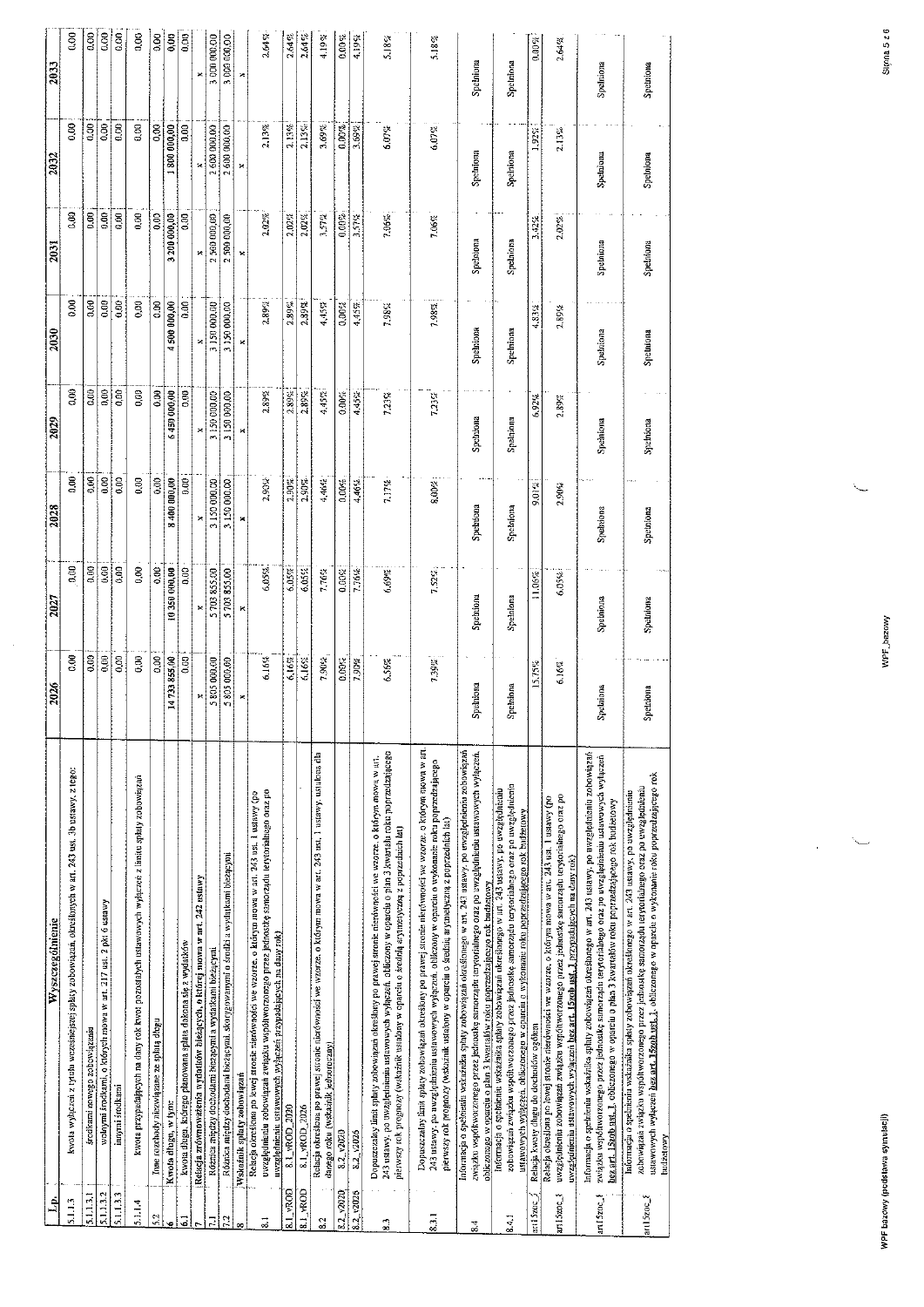| 링               | Wyszczególnienie                                                                                                                                                                                                                                                                     | 2026            | 2027            | 2023              | 2029              | 2030          | 203              | 2032             | 2033              |
|-----------------|--------------------------------------------------------------------------------------------------------------------------------------------------------------------------------------------------------------------------------------------------------------------------------------|-----------------|-----------------|-------------------|-------------------|---------------|------------------|------------------|-------------------|
| ۰               | Finansowanie programów, projektów lub zadań realizowanych z udziałem środków, o których mowa w art. 5<br>ust. 1 pkt 213 ustawy                                                                                                                                                       | ×               |                 | ×                 | ×                 | ×             | ×                | $\sim$           | $\mathbf{r}$      |
| $\overline{5}$  | Dochody bieżące na programy, projekty lub zadania finansowane z udziałem środków, o których mowa w art. 5 ust.<br>1 pkt 2 i 3 ustawy                                                                                                                                                 | 0,00            | 0.00            | 0.00              | 0.00              | 0.00          | 0.00             | 0.00             | 0.00              |
| $\frac{1}{2}$   | Dotacje i środki o charakterze bieżącym na realizację programu, projektu lub zadania finansowanego z udziałem<br>srodków, o których mowa w art. 5 ust. 1 pkt 2 ustawy, w tym:                                                                                                        | 0.00            | 0.00            | 0.00              | 0.00              | 0,00          | 0.00             | 0.00             | $\frac{8}{9}$     |
| 9.1.L           | środki określone w art. 5 ust. 1 pkt 2 ustawy                                                                                                                                                                                                                                        | 0.00            | 0.00            | 0.00              | 0.00              | 0.00          | 0,00             | $0.00\,$         | 0.00              |
| ુ               | Dochody majątkowe na programy, projekty lub zadania finansowane z udziałem środków, o których mowa w art. 5<br>ust. 1 pkt 2 i 3 ustawy                                                                                                                                               | 0.00            | 0.00            | 0.00              | 0.00              | 0.00          | 0.00             | 0.00             | 0.00              |
| 9.2.1           | Dochody majqikowe na programy, projekty lub zadania finansowane z udzialem środków. o których mowa w art.<br>5 ust. 1 pkt 2 ustawy, w tym:                                                                                                                                           | 0.00            | 0.00            | 0,00              | 0.00              | 0.00          | 0.00             | 0.00             | 0.00              |
| 9.21.1          | środki określone w art. 5 ust. 1 pkt 2 ustawy                                                                                                                                                                                                                                        | 0.00            | 0.00            | 0.00              | $\frac{8}{6}$     | 0.00          | 0.00             | 0.00             | 0.00              |
| $\frac{2}{9}$   | Wydatki bieżące na programy, projekty łub zadania finansowane z udziałem środków, o których mowa w art. 5 ust. 1<br>pkt 2 i 3 ustawy                                                                                                                                                 | 0.00            | $0.00\,$        | 0.00              | 0.00              | 0.00          | 0.00             | 0.00             | 0.00              |
| $\frac{1}{2}$   | Wydatki bieżące na programy, projekty lub zadania funansowane z udziałem środków, o których mowa w art. 5<br>ust. I pkt 2 ustawy, w tym:                                                                                                                                             | 0.00            | 0.00            | 0,00              | 0.00              | 0.00          | 0,00             | 0,00             | 0.00              |
| 9.1.1           | finansoware środkami określonymi w art. 5 ust. 1 pkt 2 ustawy                                                                                                                                                                                                                        | 0.00            | $0.00$          | $\overline{0.00}$ | 0.00              | 0.00          | 0.00             | $rac{10}{2}$     | 0.00              |
| 9.4             | Wydaiki majątkowe na programy, projekty lub zadania finansowane z udziałem środków, o których mowa w art. 5<br>ust. 1 pkt 2 i 3 ustawy                                                                                                                                               | 0.00            | 0.00            | $0.00\,$          | 0.00              | 0.00          | 0.00             | 0.00             | 0.00              |
| 9.4.1           | Wydatki majątkowe na programy, projekty lub zadania finansowane z udziałem środków, o których mowa w art. S<br>ust, I pkt 2 ustawy. w tym:                                                                                                                                           | 0.00            | 0.00            | 0.00              | 0.00              | 0.00          | 0.00             | 0.00             | 0.00              |
| 9.4.1.          | Inansowane srodkami okreslonymi w art. 5 usi. 1 pki 2 ustawy                                                                                                                                                                                                                         | 0.00            | $0.00$          | 0.00              | 0.00              | $0.00\,$      | 0.00             | 0.00             | 0.00              |
| $\Xi$           | Informacje uzupełniające o wybranych kategoriach finansowych                                                                                                                                                                                                                         | ×               |                 | $\star$           | ×                 | ×             | ×                | ×                | ×                 |
| $\overline{a}$  | Wydatki objęte limiem, o którym mowa w art. 226 ust. 3 pkt 4 ustawy, z tego:                                                                                                                                                                                                         | 0.00            | 0.00            | 0.00              | 0.00              | 0.00          | 0.00             | 0.00             | 0.00              |
| 10.1.1          | biczące                                                                                                                                                                                                                                                                              | 0.00            | 0.00            | $\vert$ 3         | $\frac{8}{100}$   | $\frac{8}{3}$ | 0.00             | 0.00             | $\overline{0.00}$ |
| 10.1.2          | majątkowe                                                                                                                                                                                                                                                                            | 0.00            | $\frac{8}{9}$   | 0,00              | 0.00              | $\frac{8}{9}$ | 0.00             | $ \mathbf{S} $   | 0.00              |
| 10.2            | Wydaiki bieżące na pokrycie ujemnego wyniku finansowego sannodzielnego publicznego zakładu opieki zdrowotnej                                                                                                                                                                         | 0.00            | 0.00            | 0,00              | 0.00              | $\frac{8}{9}$ | 0.00             | 0.00             | 0.00              |
| $\ddot{0}$      | Wydatki na spłatę zołowiązań przejmowanych w związku z likwidacją lub przekształceniem samodzielnego<br>publicznego zakładu opieki zdrowotnej                                                                                                                                        | 0.00            | 0.00            | $_{\odot}$ 8      | $0.00\,$          | 0.00          | 0.00             | 0.00             | 0.00              |
| 10.4            | Kwota zobowiązań związku współtworzonego przez jednostkę samorządu terytoriałnego przypadających do spiaty<br>w danym roku budżetowym, podlegająca doliczeniu zgodnie z art. 244 ustawy                                                                                              | 0.00            | 0.00            | $0.00\,$          | 0.00              | 0.00          | 0.00             | 0.00             | 0.00              |
| 10.5            | Kwota zobowiązań wynikających z przejęcia przez jednostkę samorządu terytorialnego zobowiązań po<br>ilkwidowanych i przekształcanych samorządowych osobach prawnych                                                                                                                  | 0.00            | 0.00            | 0.00              | 0.00              | $\frac{8}{9}$ | 0.00             | 0.00             | 0.00              |
| 10.6            | Splaty, o których mowa w pkt. 5.1 wynikające wyłączaśc z tytułu zobowiązań już zaciągniętych                                                                                                                                                                                         | 412710.00       | 233 855.00<br>4 | 000.00<br>150     | 000,00<br>1150    | 1150 000,00   | 0.00             | $0.00$           | 0.00              |
| $\overline{5}$  | Wydatki znańejszające dług, w tym:                                                                                                                                                                                                                                                   | 0.00            | $\frac{8}{10}$  | 0.00              | 0.00              | 0.00          | 0.00             | 0.00             | 0.00              |
| $\overline{10}$ | spłata zobowiązań wymagalnych z lat poprzednich, innych niż w plst 10.7.3.                                                                                                                                                                                                           | $\frac{1}{100}$ | $\frac{8}{3}$   | 0.00              | $\frac{8}{10}$    | 0.00          | 0.00             | $\frac{8}{5}$    | 0.00              |
| 10.7.2          | spłata zobowiązań zaliczanych do tytułu dłużnego -- kredyt i pożyczka. w tym:                                                                                                                                                                                                        | 0.00            |                 |                   | 0.00              | $\frac{6}{3}$ | 0.00             |                  | 0.00              |
| 10,7.2.1        | zobowiązań zaciągniętych po dniu 1 stycznia 2019 r. w tym:                                                                                                                                                                                                                           | 0.00            | 0.00            | $\frac{888}{56}$  | 0.00              | $\frac{8}{5}$ | $\frac{1}{0.00}$ | $0.00\,$         | 0.00              |
| 10.7.2.1.1      | dokonywana w formie wydatku bieżącego                                                                                                                                                                                                                                                | $0.00$          | $\frac{8}{3}$   |                   | $\overline{0.00}$ | 0.00          | 0.00             | $\frac{8}{0.00}$ | 0.00              |
| 10.7.3          | wypłaty z tytułu wymagalnych poręczeń i gwarancji                                                                                                                                                                                                                                    | 0.00            |                 | 0.00              | 0.00              | 0.00          | 0.00             |                  | 0.00              |
| 10.8            | Kwota wzrostu(+)/spadku(-) kwoty długu wynikająca z operacji niekasowych (m.in. umorzenia. różnice kursowe)                                                                                                                                                                          | 0.00            | 0.00            | 0,00              | 0.00              | 0.00          | 0.00             | 0.00             | 0.00              |
| 10.9            | Wcześniejsza spłata zobowiązań, wyłączona z limitu spłaty zobowiązań, dokonywana w formie wydatków<br>budżetowycł                                                                                                                                                                    | 0.00            | 0.00            | 0.00              | 0.00              | 6.00          | 0.00             | 0.00             | 0.00              |
| 10.10           | odpowiednio emitowanych lub zaciągniętych do równowartości kwoty ubytku w wykonanych dochodach jednostki<br>Wykup papierów wartościowych. spłaty rat kredytów i pożyczek wraz z należnymi odsetkami i dyskontem.<br>samorządu terytorialnego będąccego skutkiem wystąpienia COVID-19 | 0.00            | 0.00            | 0.00              | 0.00              | 0.00          | 0.00             | 0.00             | 0.00              |
| $\bar{a}$       | Wydatki bicżące podlegające ustawowemu wyłączeniu z limitu spłaty zobowiązań                                                                                                                                                                                                         | 0.00            | 0.00            | 0.00              | 0,00              | 0.00          | 0.00             | 0.00             | 0.00              |
| Ξ               | Dane dotyczące emitowanych obligacji przychodowych                                                                                                                                                                                                                                   |                 | ×               |                   | ×.                |               |                  | ×1               | ×1                |
| $\mathbb{R}$    | Stopnie niezachowania relacji określonych w art. 242-244 w przypadku określonym w  ustawy                                                                                                                                                                                            |                 |                 |                   |                   |               | ≥i ≥i            |                  |                   |

Allen Company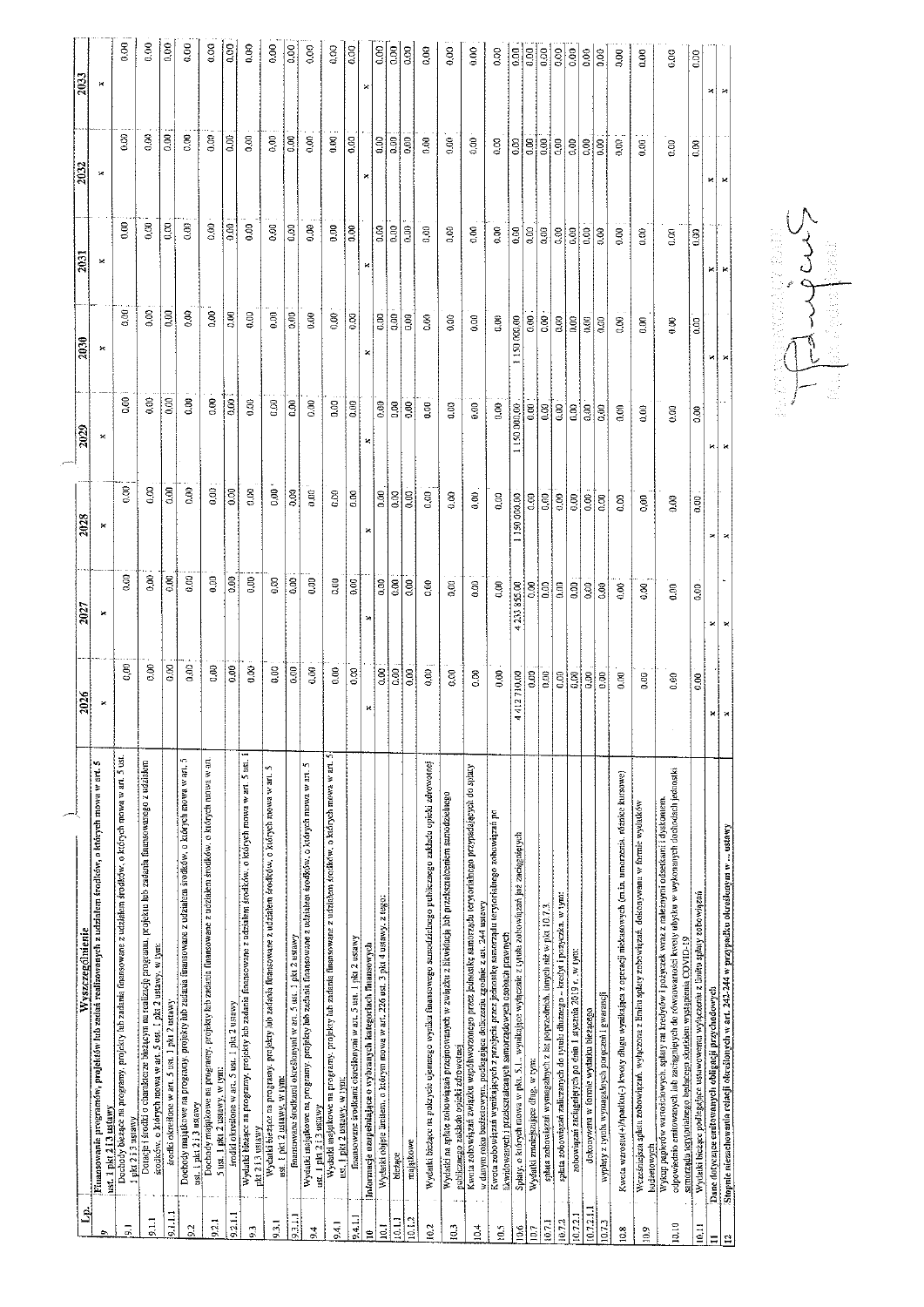## Wykaz przedsięwzięć do WPF

### Załącznik nr 2<br>do Uchwały Nr L/346/2022<br>Rady Powiatu Łowickiego z dnia 25 kwietnia 2022r.

|               |                                                                                                                                                                                                                                                      | Jednostka                                                                                       |      | Okres realizacji | Łączne nakłady |                   |              |                   |                   | Limit         |
|---------------|------------------------------------------------------------------------------------------------------------------------------------------------------------------------------------------------------------------------------------------------------|-------------------------------------------------------------------------------------------------|------|------------------|----------------|-------------------|--------------|-------------------|-------------------|---------------|
| خيا           | Nazwa i cel                                                                                                                                                                                                                                          | odpowiedzialna lub<br>koordynująca                                                              | g    | å                | inansowe       | <b>Limit 2022</b> | Limit 2023   | <b>Limit 2024</b> | <b>Limit 2025</b> | zobowiązań    |
|               | Wydatki na przedsięwzięcia-ogólem (1.1+1.2+1.3)                                                                                                                                                                                                      |                                                                                                 |      |                  | 16154211,57    | 21729 888         | 6971 149,94  | 3 123 537.00      | 88                | 15 394 211 61 |
| ta .          | wydatki bieżące                                                                                                                                                                                                                                      |                                                                                                 |      |                  | 2180 636,73    | 1,444,772,73      | 735 864,00   | 300               | 0.D               | 21005007      |
| a<br>!        | wydatki majątkowe                                                                                                                                                                                                                                    |                                                                                                 |      |                  | 13973574,94    | 445476200         | 6 235 285,94 | 3.123537,00       | 0.00              | 13013074,94   |
| نې<br>س       | Wydatki na programy, projekty lub zadania zwłązane z programami realizowanymi z udziałem środków, o których mowa<br>w art 5 ust 1 pkt 2 i 3 ustawy z dnia 27 slerpnia 2009 r. o finansach publicznych (Dz U.Nr 167, poz.1240 z późn zm.); z<br>tego: |                                                                                                 |      |                  | 2180636,73     | 14477273          | 735 864,00   | 0.00              | 00 p              | 2100 636.73   |
| $\ddot{1}$    | wydatki bieżące                                                                                                                                                                                                                                      |                                                                                                 |      |                  | 2180838.73     | 144477273         | 735 864,00   | go)               | 8<br>B            | 2180 636.7    |
| 1.1.11        | Operacyjnego Województwa Łódzkiego na lata 2014-2020<br>Rodzina z przyszłością w ramach Regionalnego Programu                                                                                                                                        | Centrum<br>Pomocy Rodzinie w<br>Lowiczu<br>Powiatowe                                            | 2022 | 2023             | 2007516,00     | 130504200         | 702474,00    | 0,00              | 0.00              | 2007516,00    |
| 1.1.1.2       | Staż przepustką do zatrudnienia w ramach Regionalnego Programu<br>Operacyjnego Województwa Łódzkiego na lata 2014-2020 -                                                                                                                             | Ponadpodstawowych Nr<br>Zawodowego w Łowiczu<br>2 Centrum Kształcenia<br><b>Szkół</b><br>Zespój | 2022 | 2023             | 33 390,00      | O.OO              | 33 390,00    | o.oo              | 0,00              | 33 390,00     |
| 1113          | "Uczniowie I LO w Łowiczu otwarci na świat" w ramach programu<br>ERASMUS+                                                                                                                                                                            | Ogółnokształcące w<br><b>ILiceum</b><br>Łowiczu                                                 | 2022 | 2023             | 139730,73      | 13973073          | 0,00         | 0,00              | O.O               | 13973073      |
| 1.2           | wydatki majątkówe                                                                                                                                                                                                                                    |                                                                                                 |      |                  | e.e            | oóo               | 8<br>C       | e.e               | gog.              | ္ခ်ီ          |
| ्             | Wydatki na programy, projekty lub zadania związane z umowami partnerstwa publiczno                                                                                                                                                                   | pryvatnego, z tego.                                                                             |      |                  | 0,00           | 0,00              | g            | 88                | 80.0              | ă             |
| 121           | - wydatki bieżące                                                                                                                                                                                                                                    |                                                                                                 |      |                  | ô,o            | $\frac{3}{2}$     | apo          | 0,03              | $\frac{8}{9}$     | 9             |
| 122.          | - wydatki majątkowe                                                                                                                                                                                                                                  |                                                                                                 |      |                  | 0.00           | $\frac{3}{9}$     | 0,00         | 0,00              | 8 <sub>co</sub>   | \$Q           |
| $\frac{3}{2}$ | Wydatki na programy, projeky lub zadania pozostale (inne niz wymienione w pkt 1.111                                                                                                                                                                  | $2)$ $z$ tego                                                                                   |      |                  | 1367357494     | 445475200         | 6 235 286 94 | 3123 537,00       | $\frac{6}{5}$     | 1381357494    |
| 131.          | - wydatki bieżące                                                                                                                                                                                                                                    |                                                                                                 |      |                  | 38<br>D        | 800               | 8g           | 8.CO              | ទី                | 9<br>O        |
| $\frac{3}{1}$ | - wydatki majątkowe                                                                                                                                                                                                                                  |                                                                                                 |      |                  | 13973574,94    | 4454752.00        | 6 235 285 94 | 3123537,00        | 8,00              | 13813674,94   |
| 13.21         | Budowa Sali ginnastycznej przy Zespołe Szkół Ponadpodstawowych<br>Nr 4 w Łowiczu -                                                                                                                                                                   | Starostwo Powiatowe w<br>ŁOWICZU                                                                | 2021 | 2024             | 8091222,00     | 4 246 782,00      | 3 060 903 00 | 623 537,00        | 0,00              | 7931222,00    |
| 1.3.2.2       | "Poprawa jakości usług społecznych poprzez budowę siedziby PCPR i<br>Zespołu ds. Orzekania o Niepełnosprawności w Łowiczu z<br>infrastruktura interencji kryzysowej" -                                                                               | Starostwo Powiatowe w<br>ŁOWICZU                                                                | 2022 | 2024             | 5 882 352,94   | 207 970,00        | 3174382.94   | 2500 000,00       | 0.00              | 5 882 352,94  |

 $\mathcal{O}^{\mathcal{A}}$ لىلى<br>ئ meerk ∕ ka<br>Ba

Strona 1 z 1

 $\hat{\boldsymbol{\gamma}}$ 

 $\frac{1}{2}$ 

 $\frac{1}{2}$ 

kwoty w zł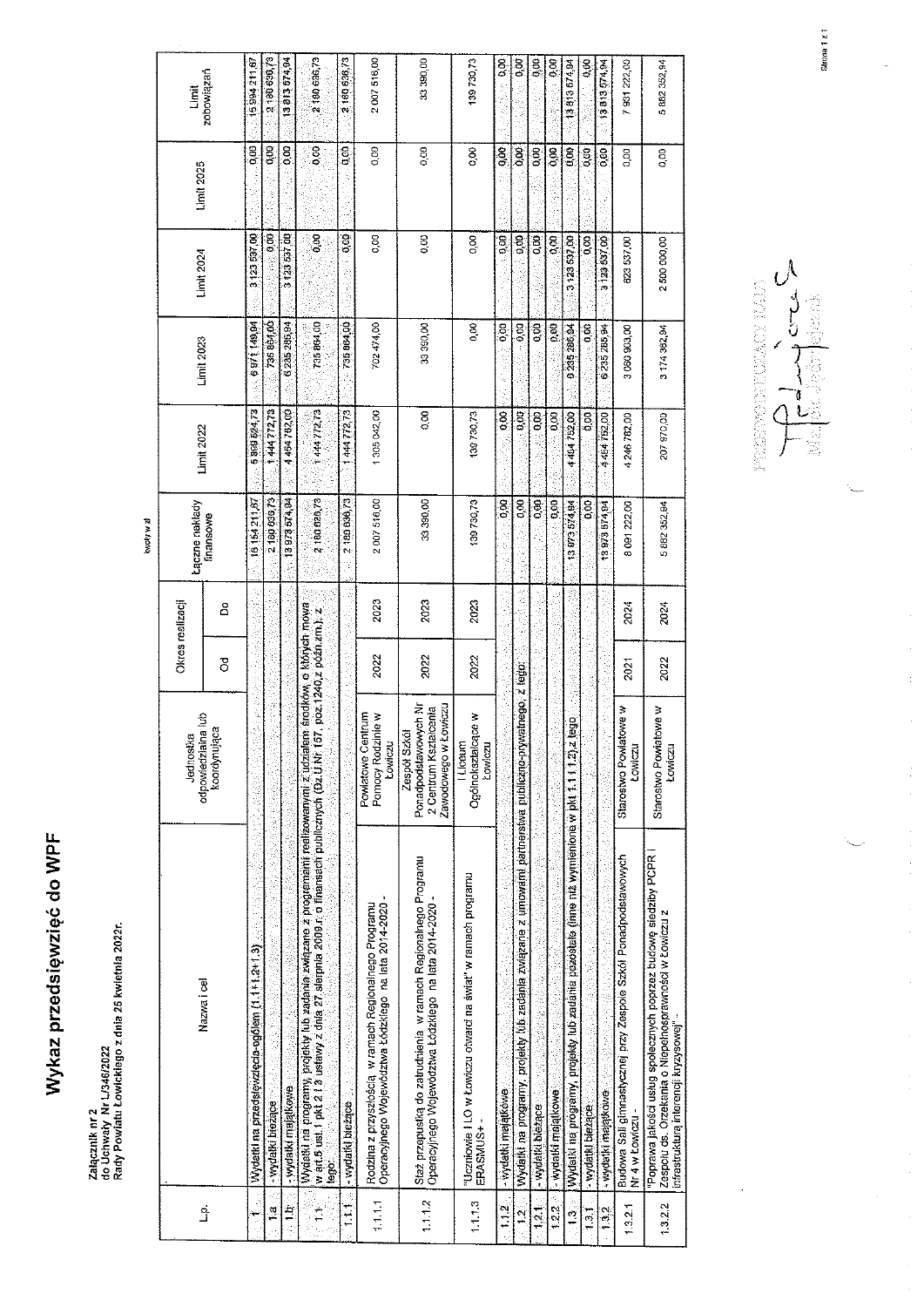### Objaśnienia do zmian w Wieloletniej Prognozie Finansowej Powiatu Łowickiego na lata 2022- 2025

### Załącznik Nr l

 $\ddot{\phantom{0}}$ 

. The contract  $\mathcal{O}(\mathbb{R}^n)$ 

Wprowadza się zmiany w dochodach i wydatkach zgodnie ze zmianami dokonanymi uchwałami Rady Powiatu Łowickiego i Zarządu Powiatu Łowickiego w sprawie zmian budżetu:

- l) zwiększono przychody o kwotę 1 120 486,88 zł, które stanowią "Wolne środki, o których mowa w art. 217 ust.2 pkt 6 ustawy";
- 2) Zwiększono przychody budżetu z niewykorzystanych środków pieniężnych na rachunku bieżącym budżetu, wynikających z rozliczenia dochodów i wydatków nimi finansowanych związanych ze szczególnymi zasadami wykonywania budżetu określonymi w odrębnych ustawach na realizację zadania: -130 000,00 zł;
- 3) zwiększono przychody o kwotę 1 067 566,12 zł, które stanowią "Nadwyżkę budżetową z lat ubiegłych";
- 4) zabezpieczono środki na dotację podmiotową dla Powiatowej Biblioteki Publicznej w Łowiczu- 20 456,00 zł;
- 5) zabezpieczono środki na dotację podmiotową dla Muzeum w Łowiczu- 10 000,00 zł;
- 6) zabezpieczono środki na dotację celową dla Muzeum w Łowiczu na odbudowę stodół l 316 000,00 zł,
- 7) zabezpieczono środki na wpłatę na Wojewódzki Fundusz Wsparcia Straży Pożarnej 200 000,00 zł;
- 8) zwiększono wydatki majątkowe w związku z realizacją zadań:
- "Zakup samochodu 9-osobowowego do przewozu wychowanków w Młodzieżowym Ośrodku Socjoterapii w Kiernozi "-40 000,00 zł,
- "Poprawa jakości usług społecznych poprzez budowę siedziby PCPR i Zespołu ds. Orzekania o Niepełnosprawności w Łowiczu z infrastrukturą interwencji kryzysowej" w 2022 o kwotę 207 970,00 zł, w 2023 o kwotę 2 500 000,00 zł, w 2024 o kwotę 2 500 000,00 zł,
- "Budowa Sali gimnastycznej przy Zespole Szkół Ponadpodstawowych Nr 4 w Łowiczu"- w 2022 o kwotę 2 100 000,00 zł, w 2023 o kwotę l 500 000,00 zł, w 2024 o kwotę 308 500,00 zł.
- "Zakup sprzętów i pojazdów"- 30 000,00 zł,
- " Przebudowa ogrodzenia przy I LO w Łowiczu"- 130 000,00 zł,<br>"Budowa otwartej strefy aktywności sportowaj nalaz
- "Budowa otwartej strefy aktywności sportowej polegającej na budowie wielofunkcyjnego boiska sportowego do sportów plażowych: siatkówka, piłka nożna, piłka ręczna oraz siłowni plenerowej wraz z zagospodarowaniem terenu"- 25 000,00 zł.

### Załącznik Nr 2

- l. Zwiększono wydatki majątkowe w 2022 r. o kwotę 207 970,00 zł, w 2023 r. o kwotę 3 174 382,94 zł, w 2024 r. o kwotę 2 500 000,00 zł w związku z realizacją zadania pn. "Poprawa jakości usług społecznych poprzez budowę siedziby PCPR i Zespołu ds. Orzekania o Niepełnosprawności w Łowiczu z infrastrukturą interwencji kryzysowej" realizowanego przez Starostwo Powiatowe w Łowiczu w latach 2022-2024.
- 2. Zwiększono wydatki majątkowe w 2022 r. o kwotę 2 100 000,00 zł, w 2023 r. o kwotę l 500 000,00 zł, w 2024 r. o kwotę 308 500,00 zł w związku z realizacją zadania pn. Budowa Sali gimnastycznej przy Zespole Szkół Ponadpodstawowych Nr 4 w Łowiczu" realizowanego przez Starostwo Powiatowe w Łowiczu w latach 2022-2024.

 $\label{eq:Ricci} \mathcal{R}^{\mathcal{P}}(\mathcal{L}_\mathcal{A},\mathcal{D}_\mathcal{A})=\sum_{\mathcal{P}}\mathcal{R}^{\mathcal{P}}(\mathcal{P}_\mathcal{A},\mathcal{D}_\mathcal{A})\otimes\mathcal{R}^{\mathcal{P}}(\mathcal{P}_\mathcal{A},\mathcal{D}_\mathcal{A})\otimes\mathcal{R}^{\mathcal{P}}(\mathcal{P}_\mathcal{A},\mathcal{D}_\mathcal{A})\otimes\mathcal{R}^{\mathcal{P}}(\mathcal{P}_\mathcal{A},\mathcal{D}_\mathcal{A})\otimes\mathcal{R$  $\beta$ dupces Mar^k Jędrzej czak